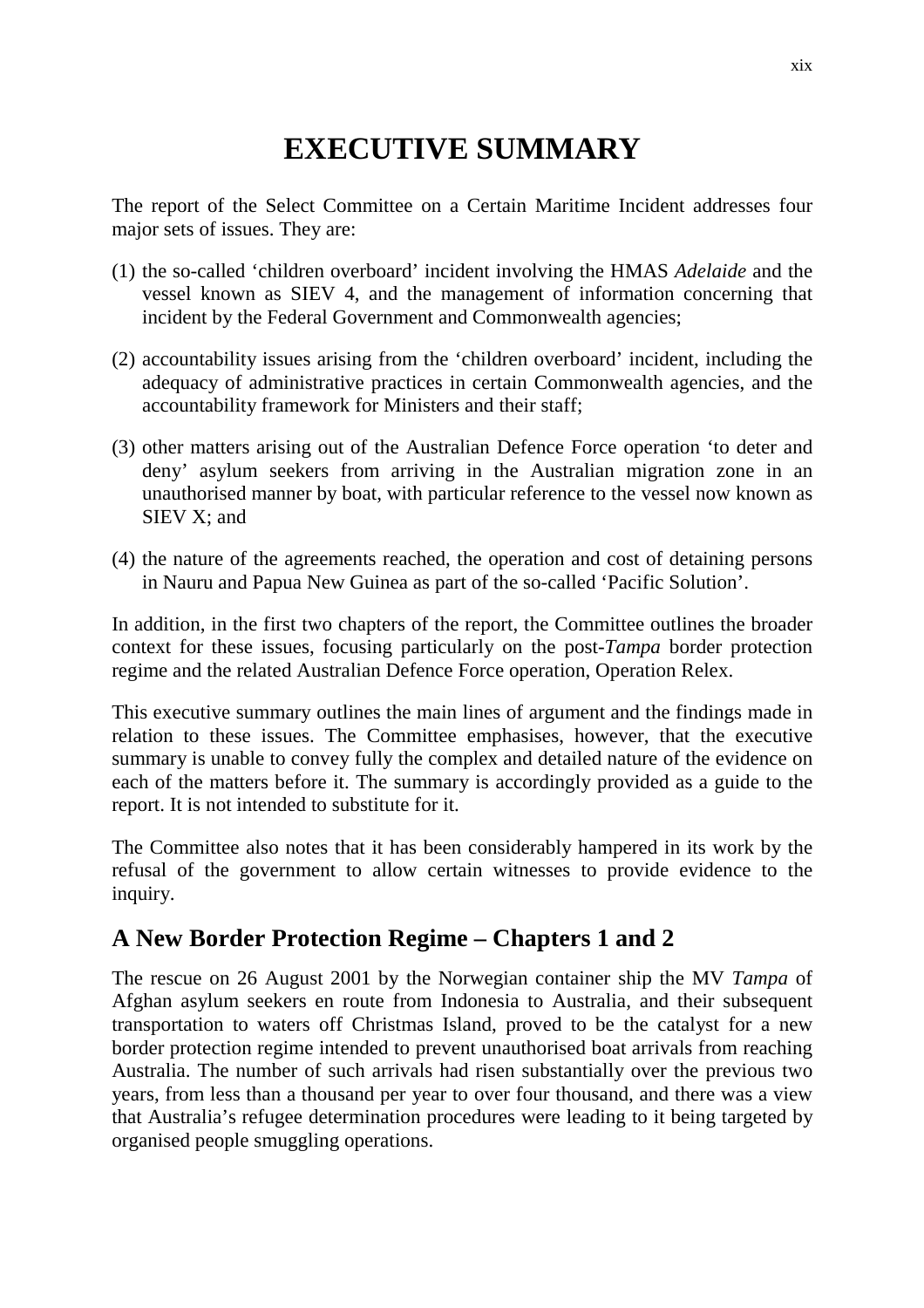The timing of the *Tampa* incident in the lead up to the 2001 Federal election provided an opportunity for a hardline political response to unauthorised arrivals. The first Chapter of the report outlines in brief the events which followed the *Tampa* rescue, the policy and legislative changes which constituted the new border protection regime, and the role of the People Smuggling Taskforce in providing whole-of-government oversight and coordination.

Chapter 1 also examines the disruption and deterrence activities which were implemented to pre-empt people smugglers and asylum seekers before they could organise to leave Indonesia. Since the close of the Committee's hearings on the inquiry, more information has emerged on the public record about the nature of this disruption activity.

The Committee considers that the gravity of that information has raised more questions about the methods and tactics employed under the auspices of disruption campaign. The Committee therefore believes that a full independent inquiry into what disruption actions did occur prior to refugee vessels departing Indonesia is required. The focus of such an inquiry should be on the activity that Australia initiated or was instrumental in setting in motion through both its partners in the Indonesian government and its own network of informants.

#### **RECOMMENDATION 1**

**The Committee recommends that a full independent inquiry into the disruption activity that occurred prior to the departure from Indonesia of refugee vessels be undertaken, with particular attention to the activity that Australia initiated or was instrumental in setting in motion through both its partners in the Indonesian government and its own network of informants.**

The second chapter of the report looks at the implementation of the Australian Defence Force's expanded role under the new border protection regime, *Operation Relex,* and the extensive inter-agency intelligence capability which informed it. Since 3 September 2001, the ADF has been tasked with a lead role in the area of unauthorised boat arrivals. It has designated its corresponding operation as Operation Relex.

*Operation Relex* involved a significant increase in not only the scope but also the scale of Australian border protection operations, and particularly the nature of the assets deployed. The RAN's major fleet units, frigates, amphibious ships and auxiliaries, now played a lead role in interception and boarding operations in addition to Customs and Coastwatch craft. A 'layered surveillance' operation, utilising RAAF P-3 Orions, Navy helicopters, and Coastwatch aircraft, supported the Navy's interdiction effort.

Under *Operation Relex*, twelve Suspected Illegal Entry Vessels were intercepted between 7 September and 16 December 2001. Where previously the Navy's role had been to escort unauthorised arrivals to an Australian port for reception and processing by relevant agencies, the new ADF role was to thwart their objective of reaching Australian territory. The new Australian response led to a corresponding change in the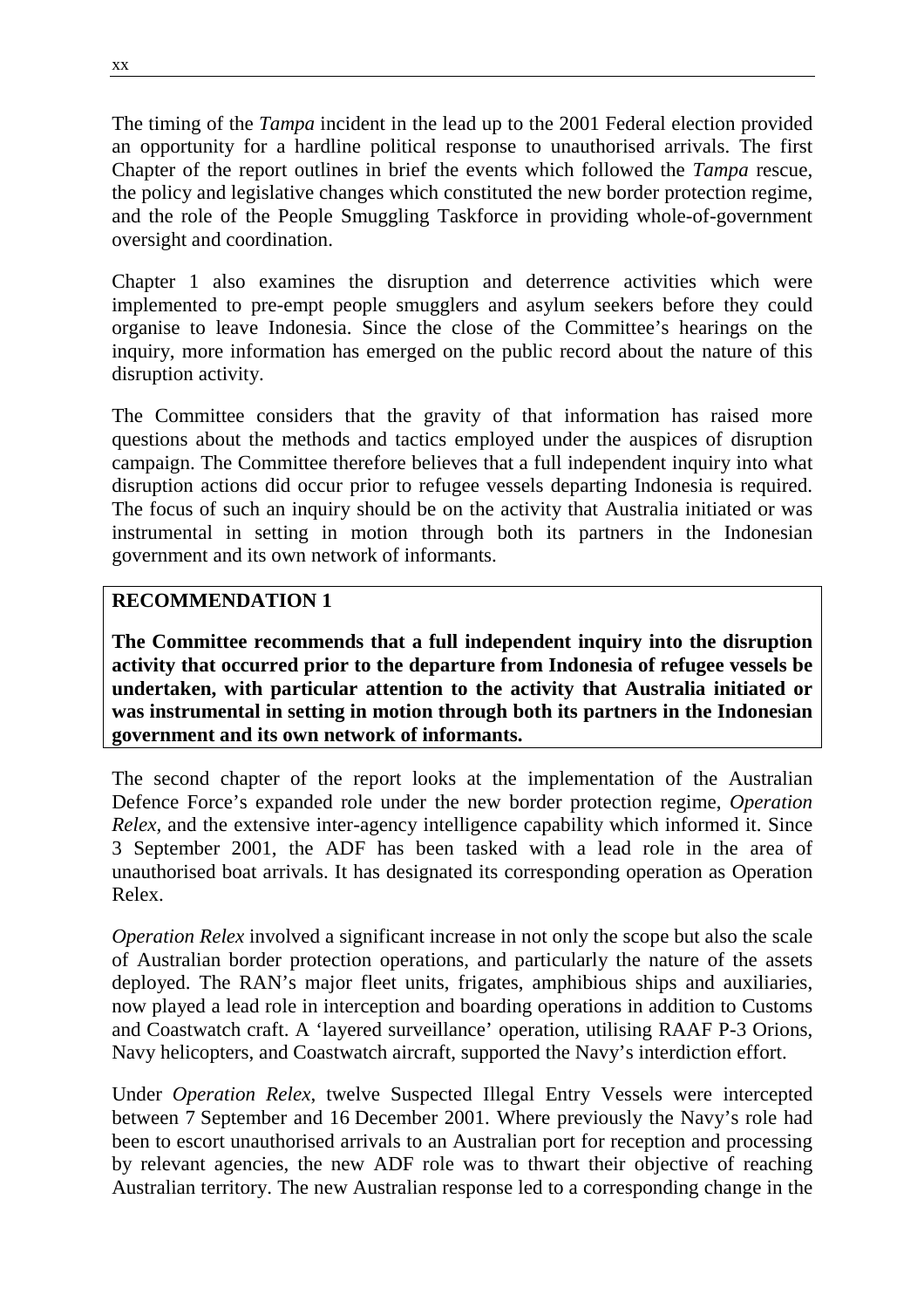behaviour of the asylum seekers. From being cooperative and compliant, their behaviour changed to include threatened acts of violence, sabotage and self-harm, designed to counter the Navy's strategies.

The Committee finds two aspects of *Operation Relex* particularly notable. The first is the Royal Australian Navy's commitment to the fulfilment of safety of life at sea obligations, and to meeting the humanitarian needs of those on board the intercepted vessels. The second notable characteristic is the strictly centralised control through the Minister's office of information concerning the operation, which is examined further in following chapters in regard to the 'children overboard' controversy.

## **'Children Overboard' - Chapters 3 - 6**

The basic outlines of the 'children overboard' controversy are by now well known.

On 7 October 2001, the Minister for Immigration, Mr Philip Ruddock, announced to the media that 'a number of children had been thrown overboard' from a vessel suspected of being an 'illegal entry vessel' just intercepted by the Australian Defence Force. The 'children overboard' story was repeated in subsequent days and weeks by senior Government ministers, including the Minister for Defence, Mr Peter Reith, and the Prime Minister, Mr John Howard. The story was in fact untrue.

The peculiar sensitivity associated with the claim that children had been thrown overboard was that it was made at the beginning of and sustained throughout a Federal election campaign, during which 'border protection' and national security were key issues. That asylum seekers trying to enter Australia by boat were the kinds of people who would throw their children overboard was used by the Government to demonise them as part of the argument for the need for a 'tough' stand against external threats and in favour of 'putting Australia's interests first'.

The key question for the Committee in relation to this issue was thus:

Why was the false claim that children had been thrown overboard made in the first place, and why was it not corrected or retracted prior to the Federal Election on 10 November 2001?

Questions that fall out of that key issue include:

- how did the false claim or mistaken report that children had been thrown overboard arise in the first place, and how was it passed to ministers?
- who knew, and at what time did they know, that the report was untrue?
- what efforts were made to pass advice to that effect to ministers, and was that advice adequate?
- what was the role of various Commonwealth agencies in managing this information and in taking responsibility for the integrity of the public record?
- what, if any, role was played by ministerial staff in promulgating and sustaining the original report after it was known to be untrue?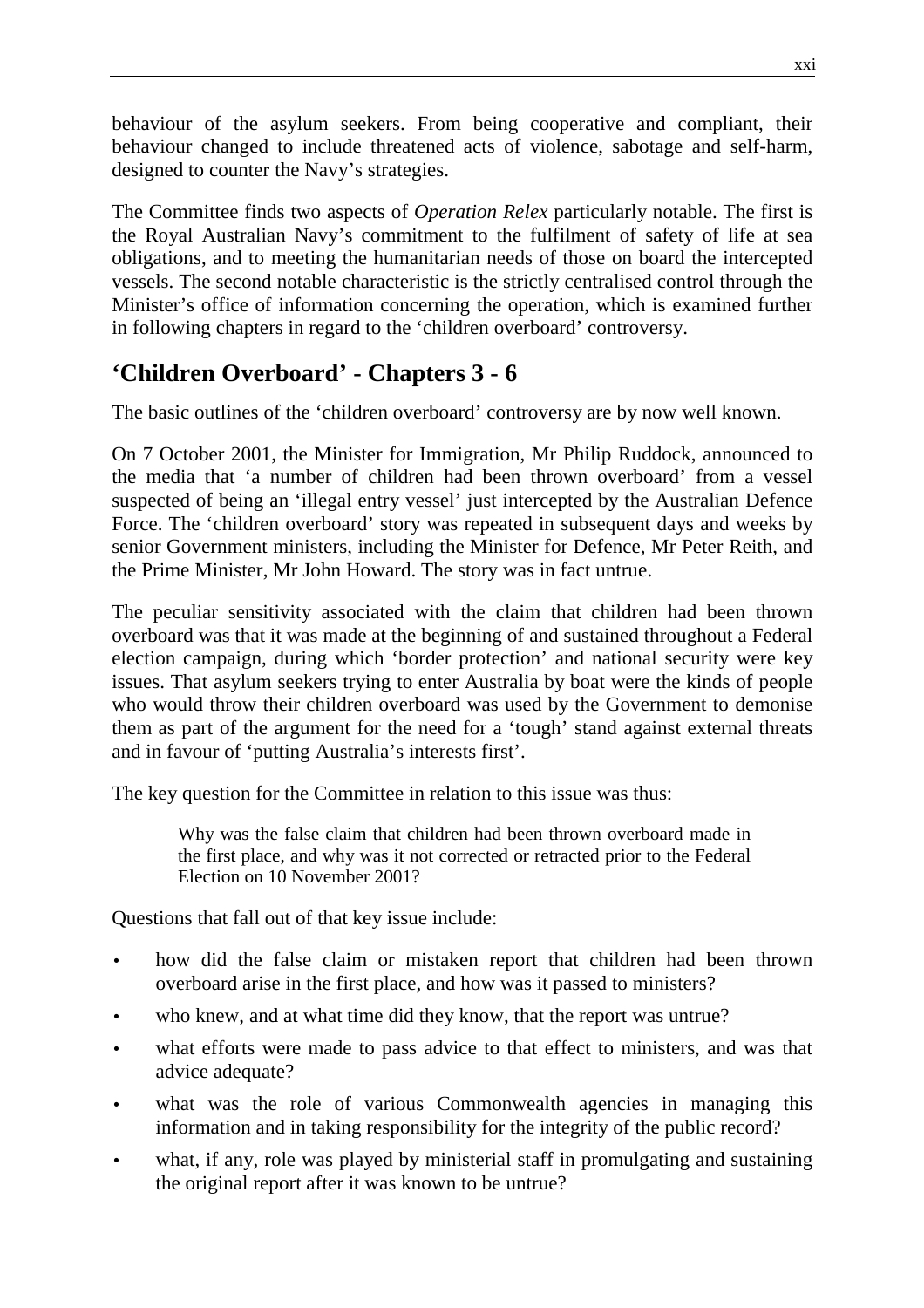what, if any, was the role played by ministers and the Prime Minister in promulgating and sustaining the original report after it was known to be untrue?

At the broadest level, the Committee has found that a number of factors contributed to the making and sustaining of the report that children had been thrown overboard from SIEV 4. They included genuine miscommunication or misunderstanding, inattention, avoidance of responsibility, a public service culture of responsiveness and perhaps over-responsiveness to the political needs of ministers, and deliberate deception motivated by political expedience. It has been the Committee's task to disentangle those factors as they led different individuals, and even the same individuals at different times, to act or to fail to act as they did.

In chapter 3, the Committee outlines the events of 6-10 October 2001 as recorded and reported by the logs, situation reports and statements of the HMAS *Adelaide* and its personnel. The Committee then discusses in detail the evidence pertaining to a telephone conversation which took place on 7 October 2001 between Commander Banks and his senior officer, Brigadier Michael Silverstone, out of which arose the original report that a child or children were thrown into the water from SIEV 4.

In chapter 4, the Committee discusses how this oral and uncorroborated report made in the midst of a complex tactical operation came to be disseminated so quickly and so widely. It outlines how doubts concerning the veracity of the report arose in the Defence chain of command over the period from 8 to 11 October, the search for evidence to corroborate it, and the point at which different elements in that chain reached the conclusion that the incident had not occurred. Finally, the Committee discusses how photographs taken of the sinking of SIEV 4 on 8 October came to be publicly misrepresented as being photographs of the 'children overboard' event.

In chapter 5, the Committee outlines the nature of the advice both about the original report that children had been thrown overboard and about the misrepresentation of the photographs which came from Defence in the period from 10 October to 8 November 2001. Advice, of varying comprehensiveness and authority, went on these matters from Defence to the Minister for Defence and his staff on eight separate occasions, and to officers of the Department of the Prime Minister and Cabinet and to the People Smuggling Taskforce on three occasions.

In chapter 6, the Committee examines the role played by Mr Reith and his staff in sustaining the original mistaken report and the photographs as evidence for it. It goes on to canvass the evidence which is available concerning the knowledge of the office of the Prime Minister of corrective advice from Defence. The Committee then assesses whether, in its view, officers of the Defence organisation could have done more to ensure that the record was corrected prior to the election on 10 November.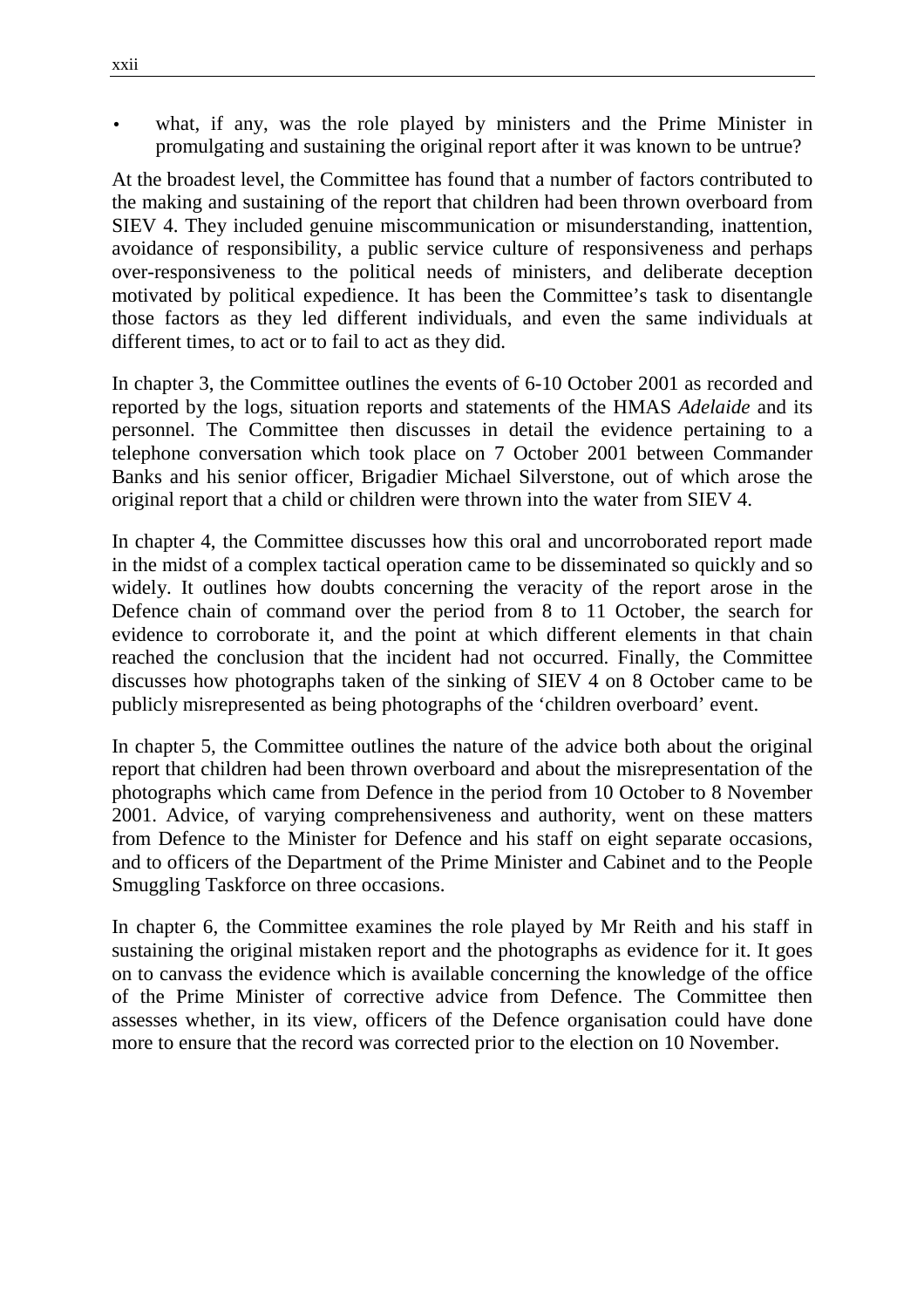#### **FINDINGS OF FACT**

No children were thrown overboard from SIEV 4.

A report that a child or children had been thrown overboard from SIEV 4 arose from a telephone conversation between Commander Norman Banks, CO *Adelaide*, and Brigadier Mike Silverstone, CJTF 639, which occurred early in the morning of 7 October 2001.

The Government was advised of the report in the first instance through two channels: Air Vice Marshal Titheridge told the office of Minister Reith; Mr Bill Farmer, Secretary, Department of Immigration and Multicultural Affairs, told Minister Ruddock.

Photographs released to the media on 10 October as evidence of children thrown overboard on 7 October were actually pictures taken the following day, 8 October, while SIEV 4 was sinking.

By 11 October 2001, the naval chain of command had concluded that no children had been thrown overboard from SIEV 4. The Chief of Defence Force, Admiral Chris Barrie, was informed at the very least that there were serious doubts attaching to the report.

On 11 October 2001, Minister Reith and his staff were separately informed that the photographs were not of the alleged children overboard events of 7 October, but were of the foundering of SIEV 4 on 8 October.

On or about 17 October 2001, Admiral Barrie informed Minister Reith that there were serious doubts about the veracity of the report that children had been thrown overboard from SIEV 4.

On 7 November 2001, the then Acting Chief of Defence Force, Air Marshal Angus Houston, informed Minister Reith that children had not been thrown overboard from SIEV 4.

On four other occasions the lack of or dubious nature of evidence for the 'children overboard' report were drawn to the attention of the Minister or his staff by officers from Defence.

On no occasion did the Defence organisation produce any evidence to PM & C, and through it to the office of the Prime Minister, which corroborated the original report that children had been thrown overboard. However, on no occasion did the Defence organisation provide definitive advice to the Department of the Prime Minister and Cabinet or the People Smuggling Taskforce that children were not thrown overboard from SIEV 4 or that the photographs were not of that alleged incident.

On 7 November 2001, Minister Reith informed the Prime Minister that, at the least, there were doubts about whether the photographs represented the alleged children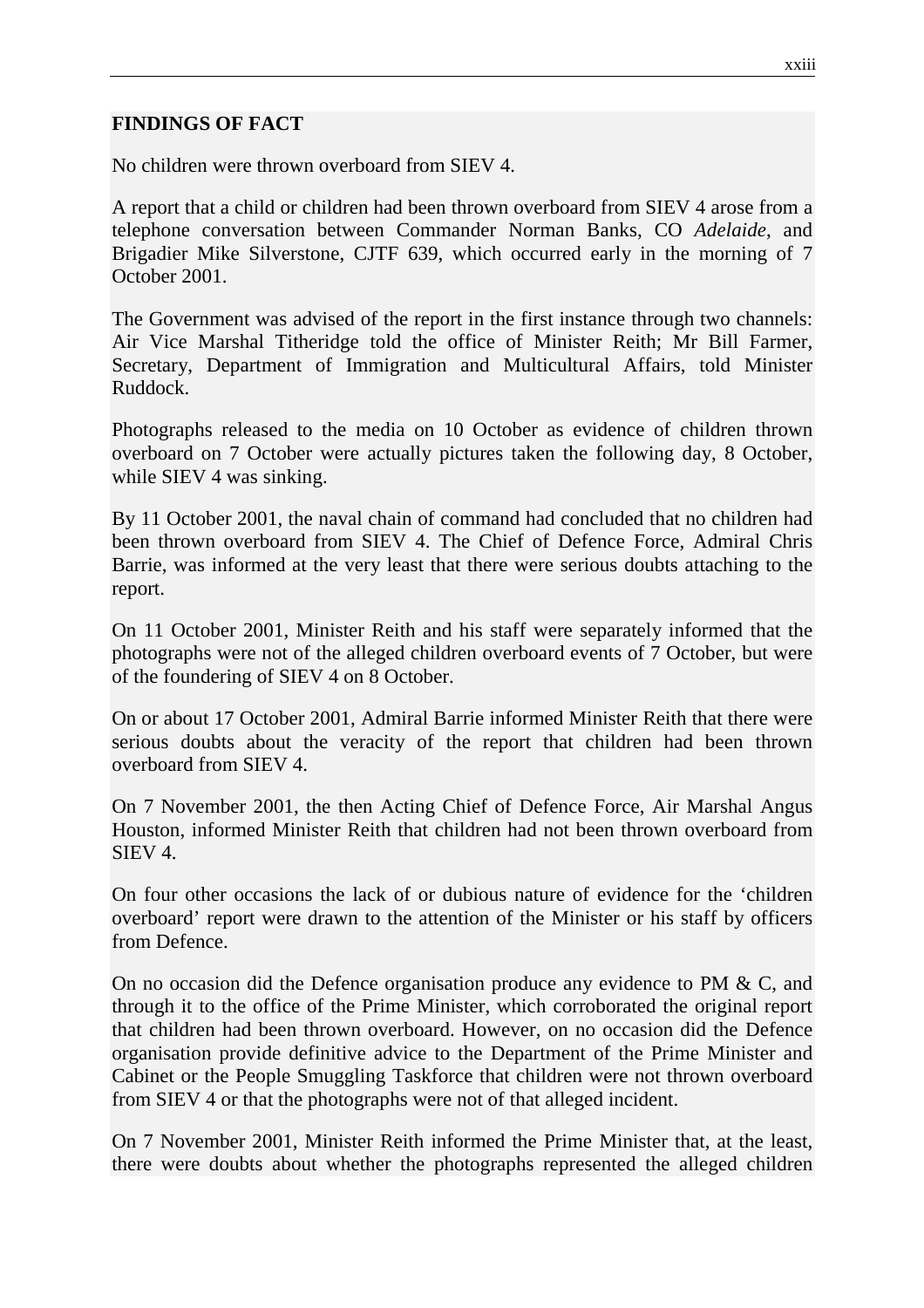overboard incident or whether they represented events connected with SIEV 4's sinking.

Despite direct media questioning on the issue, no correction, retraction or communication about the existence of doubts in connection with either the alleged incident itself or the photographs as evidence for it was made by any member of the Federal Government before the election on 10 November 2001.

Minister Reith made a number of misleading statements, implying that the published photographs and a video supported the original report that children had been thrown overboard well after he had received definitive advice to the contrary.

The Committee finds that Mr Reith deceived the Australian people during the 2001 Federal Election campaign concerning the state of the evidence for the claim that children had been thrown overboard from SIEV 4.

It is not possible to make a finding on what the Prime Minister or other Ministers had communicated to them about this incident due to the limitations placed on this inquiry by the order of the Cabinet for ministerial staff not to give evidence.

In addition to these findings of fact, the Committee's examination of the evidence has led it to note several features of the 'children overboard' affair which it now highlights.

First, the Committee has noted that there were three unusual aspects to the handling of SIEV 4.

The vessel was identified and intercepted on the afternoon of 6 October 2001. That evening, a 'special arrangement' was put in place in order to meet a request from Minister Reith that he be briefed early on the following morning with the latest news on SIEV 4. The arrangement implemented by Defence to meet this request was for the Commander of the HMAS *Adelaide* to speak to his superior officer, Brigadier Silverstone, at a prearranged time early on 7 October 2001 and for Brigadier Silverstone in turn to communicate the content of that discussion to Air Vice Marshal Titheridge, Head of Strategic Command.

The conversation between Commander Banks and Brigadier Silverstone in fact occurred in the middle of an operationally hectic period for the *Adelaide*, and it was from this conversation that the report that a child or children had been thrown overboard emerged. Brigadier Silverstone told the Committee that he would never have had that conversation had the 'special arrangement' not been in place, and that without that conversation the 'children overboard' affair would never have occurred.

Also on the evening of 6 October 2001, news of the interception of SIEV 4 was leaked to the media. The Committee was unable to determine who was responsible for that leak, but heard from Ms Jane Halton, then Chair of the People Smuggling Taskforce, that the usual practice was not to comment on operational details while operations were underway. She was, she said, surprised that the detail of SIEV 4 was in the public domain by early in the morning of 7 October 2001.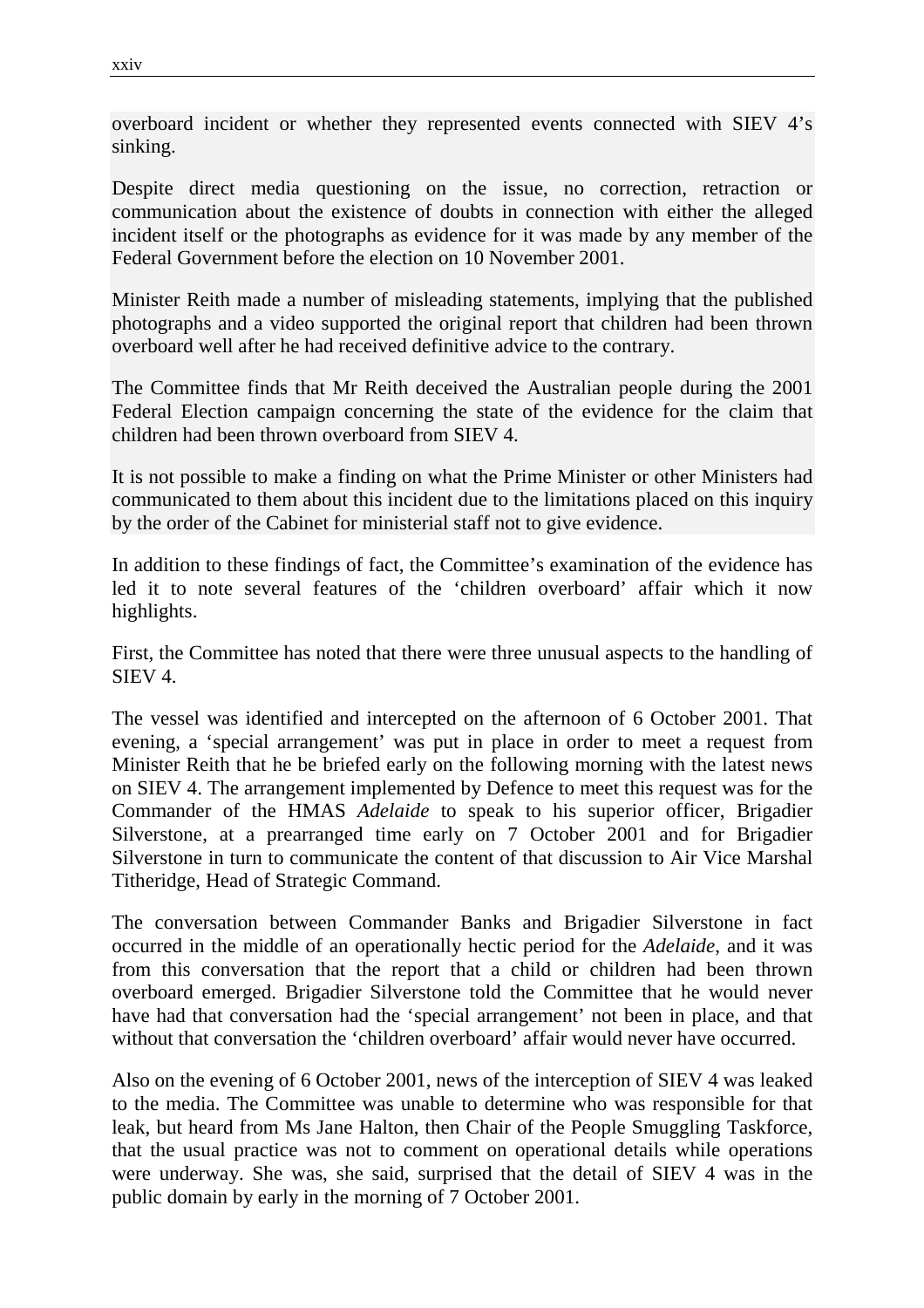The third unusual feature of the handling of SIEV 4 identified by the Committee was the 'heated' conversation which took place on 8 October between Admiral Barrie and the Secretary of PM & C, Mr Max Moore-Wilton. Admiral Barrie told the Committee that soon after he had been advised that SIEV 4 was sinking, he had had a telephone conversation with Mr Moore-Wilton, who instructed the Chief of Defence Force to make sure that everyone rescued went on board HMAS *Adelaide* and not to Christmas Island.

Admiral Barrie told Mr Moore-Wilton that he could not guarantee any such outcome, and that safety of life was to be the paramount consideration. In this emergency, if people had to be rescued and landed at Christmas Island that would have to happen. Admiral Barrie said that he had informed the Minister for Defence of this conversation, ensuring that he understood that the Defence forces were not 'in absolute control of where people would end up'.

#### **FINDINGS**

The sequence of 'unusual' features surrounding the treatment of SIEV 4 - the leaking of the fact of SIEV 4's interception to the media, the 'special' arrangement for Air Vice Marshal Titheridge to contact Brigadier Silverstone directly for the latest news, and Mr Moore-Wilton's 'heated' insistence that the SIEV's passengers not be landed on Christmas Island - all point to the likelihood that the Government had decided to make an example of SIEV 4.

SIEV 4 was the first boat to be intercepted after the announcement of the Federal Election. Its handling was to be a public show of the Government's strength on the border protection issue. The behaviour of the unauthorised arrivals was to be a public justification for the policy. It is in this context that one might best understand why the Secretary of PM & C wanted to ensure that the asylum seekers involved not set foot on Australian territory. It is also in this context that it is possible to understand why it may have been thought by the Government to be politically difficult to correct or retract claims made in relation to the passengers aboard SIEV 4 once they were suspected or known to be false.

A second important feature of the 'children overboard' affair was the interaction between Minister Reith and Ms Jane Halton, Chair, People Smuggling Taskforce, on 10 October 2001.

It was clear in evidence to the Committee that, up until 10 October, Ms Halton and her colleague Ms Katrina Edwards, First Assistant Secretary, Social Policy Division, PM & C, were dissatisfied about the amount of detail being provided to them about the alleged 'children overboard' incident from Defence. From about 8 October to 10 Octoberthey were, through their staff, actively seeking further details from Defence's Strategic Command Division.

In response to this search, Strategic Command sent a chronology of events relating to SIEV 4 during the day on 10 October. At the end of the chronology, there was a series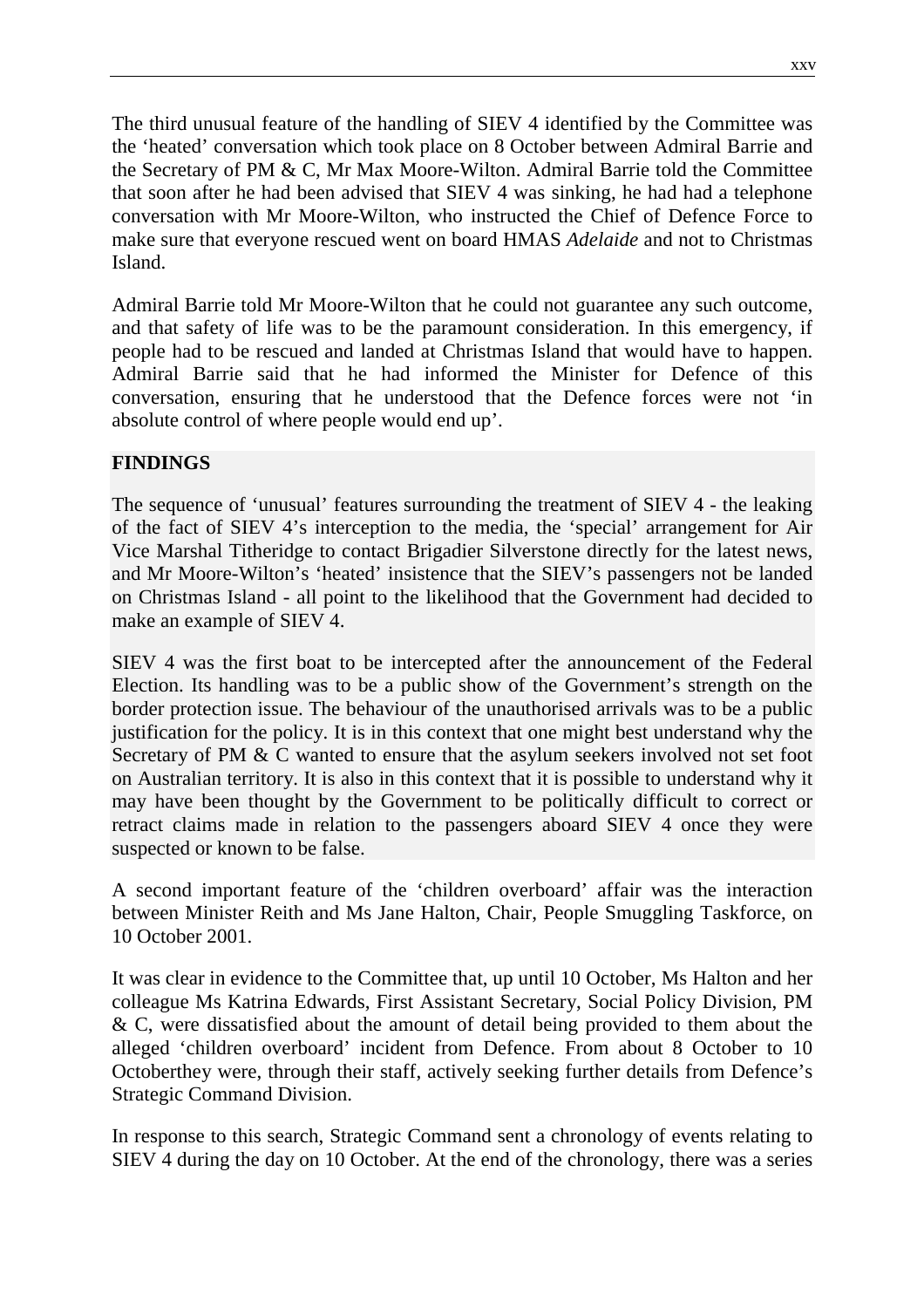of four bullet points under the heading, 'EVENTS'. The last bullet point, which has also been described as a footnote, said:

There is no indication that children were thrown overboard. It is possible that this did occur in conjunction with other SUNCs jumping overboard.

On the evening of 10 October, at the same time as Ms Edwards was drawing this bullet point to Ms Halton's attention, Minister Reith rang Ms Halton directly. At the end of the 'unusual' event of Mr Reith's phone call, he told Ms Halton that he had just released photographs to the media which showed children having been thrown into the water from SIEV 4. He also told her that there was a video of the event, and that witness statements were being collected from the crew.

Although Ms Halton maintained that she had no recollection of having been shown the chronology and its bullet point by Ms Edwards, she imagined that any doubt that may have been raised by this information was simply overridden by the evidence of which Mr Reith spoke.

Ms Halton insisted that, in addition to the advice from Mr Reith, and the lack of any definitive advice from Defence confirming that the incident did not happen, 'our interpretation of the facts of the case' was put in front of the evening meeting of the People Smuggling Taskforce, and no one demurred from the view that it had been established that children had been thrown overboard.

The Committee notes, however, that the talking points provided to the meeting on 10 October 2001 were derived from the Strategic Command chronology. They referred to '15 suspected unauthorised arrivals' who 'either jumped or were thrown overboard', but made no reference to children thrown overboard. If the 'facts' of the children overboard story were presented and agreed at the meeting, then they certainly were not highlighted in the material prepared for subsequent public consumption. These talking points were provided to Mr Miles Jordana, International Adviser to the Prime Minister, and, at Ms Halton's direction, to staff in the offices of Minister Ruddock, Minister Reith and Minister Downer.

The Committee is puzzled as to why, if Ms Halton considered that the claim that children had been thrown overboard from SIEV 4 had been definitively established, that claim was not reflected in the talking points prepared and disseminated on 10 October;

The Committee also notes, however, that Strategic Command never returned to the PST with definitive advice overturning the report that children had been thrown overboard. The Committee is aware that officers from PM & C had had to seek permission from the office of the Minister for Defence to pursue their earlier inquiries with Strategic Command. It would presumably have been very difficult for Ms Halton's division tacitly to register its scepticism of Mr Reith's advice by continuing such investigations.

In relation to Mr Reith, the Committee notes that: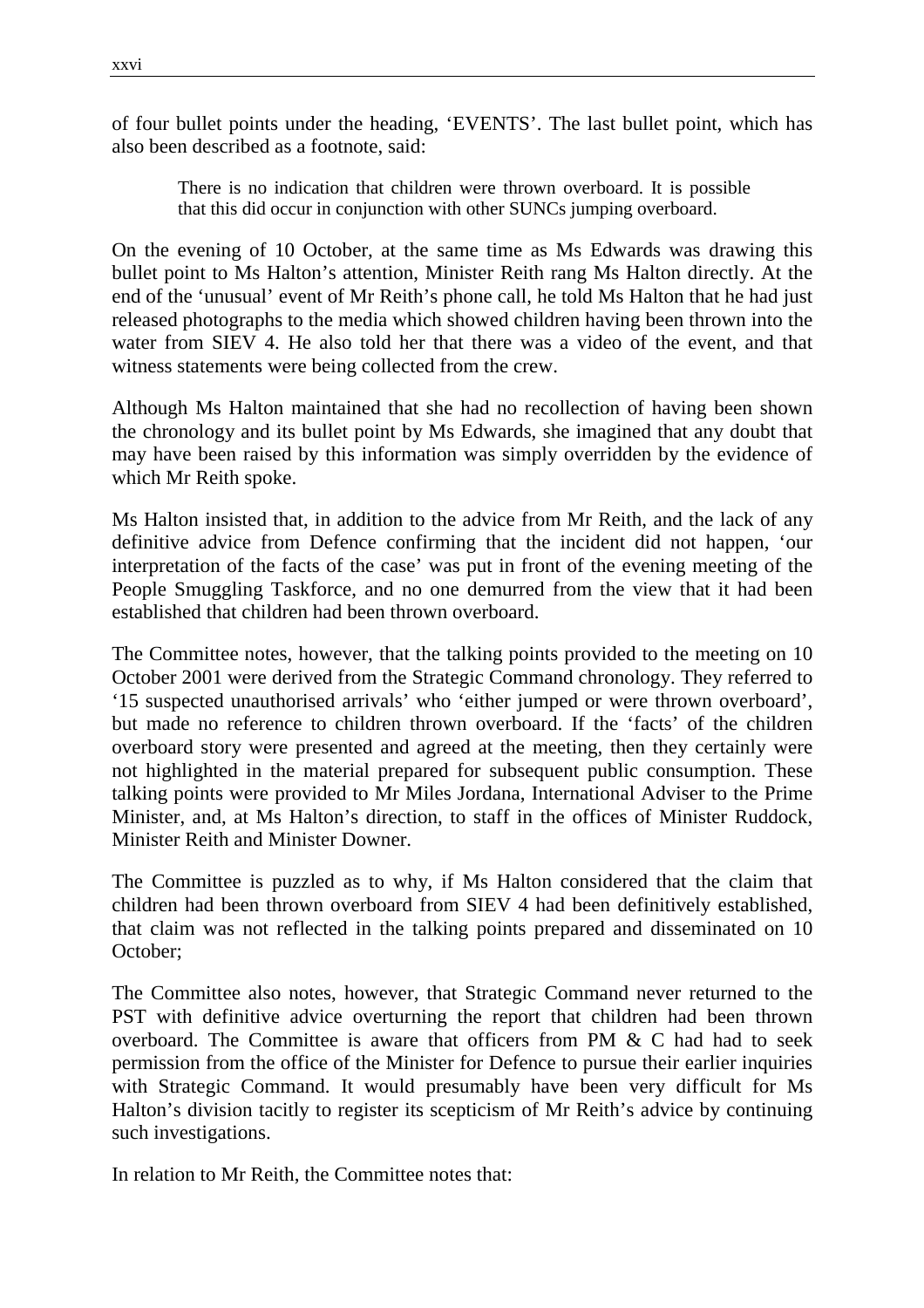- at the time of Mr Reith's telephone call to Ms Halton, his senior military adviser, Mr Mike Scrafton had been informed that the video did not show children being thrown overboard. No one knew what the witness statements would contain, but simply that at best they 'may' corroborate the original report. In relation to the photographs, the Minister's media adviser, Mr Ross Hampton, had been left a voicemail message, which he claims that he never got, telling him that they were being connected to the wrong events. He had certainly been told that there were doubts attaching to their veracity;
- despite this lack of evidence and in the face of public and official questioning of the allegations, the Minister confirmed the veracity of the original report in the media and advised Ms Halton, the senior official responsible for the whole-ofgovernment management of 'border protection' issues, that he had evidence which backed up the claim.

A third feature of the 'children overboard' affair highlighted by the Committee relates to the role played by senior officers in the Australian Defence organisation in advising Government and senior officials of problems with the original story.

The Committee analyses in particular the adequacy of the advice provided by Admiral Chris Barrie, Chief of Defence Force, Air Vice Marshal Alan Titheridge, Head of Strategic Command and the senior Defence representative on the People Smuggling Taskforce, and Dr Allan Hawke, Secretary, Department of Defence.

The Committee was struck by the fact that none of these three senior officers considered themselves certain until well after the election on 10 November 2001 that children had not been thrown overboard from SIEV 4 on 7 October 2001. Both Admiral Barrie and Dr Hawke knew, they said, that the photographs had been wrongly connected with the alleged child throwing incident, but Air Vice Marshal Titheridge maintained that he had been unaware of even that fact.

As a consequence, none of these three officers provided definitive advice to government concerning the veracity of reports of the incident, although Admiral Barrie communicated the fact that there were 'serious doubts' about it to Minister Reith. Admiral Barrie did inform the Minister that the photographs were being wrongly portrayed and Dr Hawke did instruct his Head of Public Affairs and Corporate Communication to inform the Minister's office of the same fact. Dr Hawke did not himself directly communicate, either orally or in writing, with the Minister on this issue, and Admiral Barrie's discussion with the Minister did not, he said, at any stage go to the question of what was to be done to correct the public record.

At issue, for the Committee, was the question of why none of the three most senior officers in the Australian Defence Organisation considered himself to be in a position to provide serious and robust advice to the government in relation to the truth of the original report that children had been thrown overboard, or in relation to the need for the correction of the public record in relation to the photographs.

The Committee acknowledges that part of the explanation here is that all three were managing unprecedentedly heavy workloads. Whether children had been thrown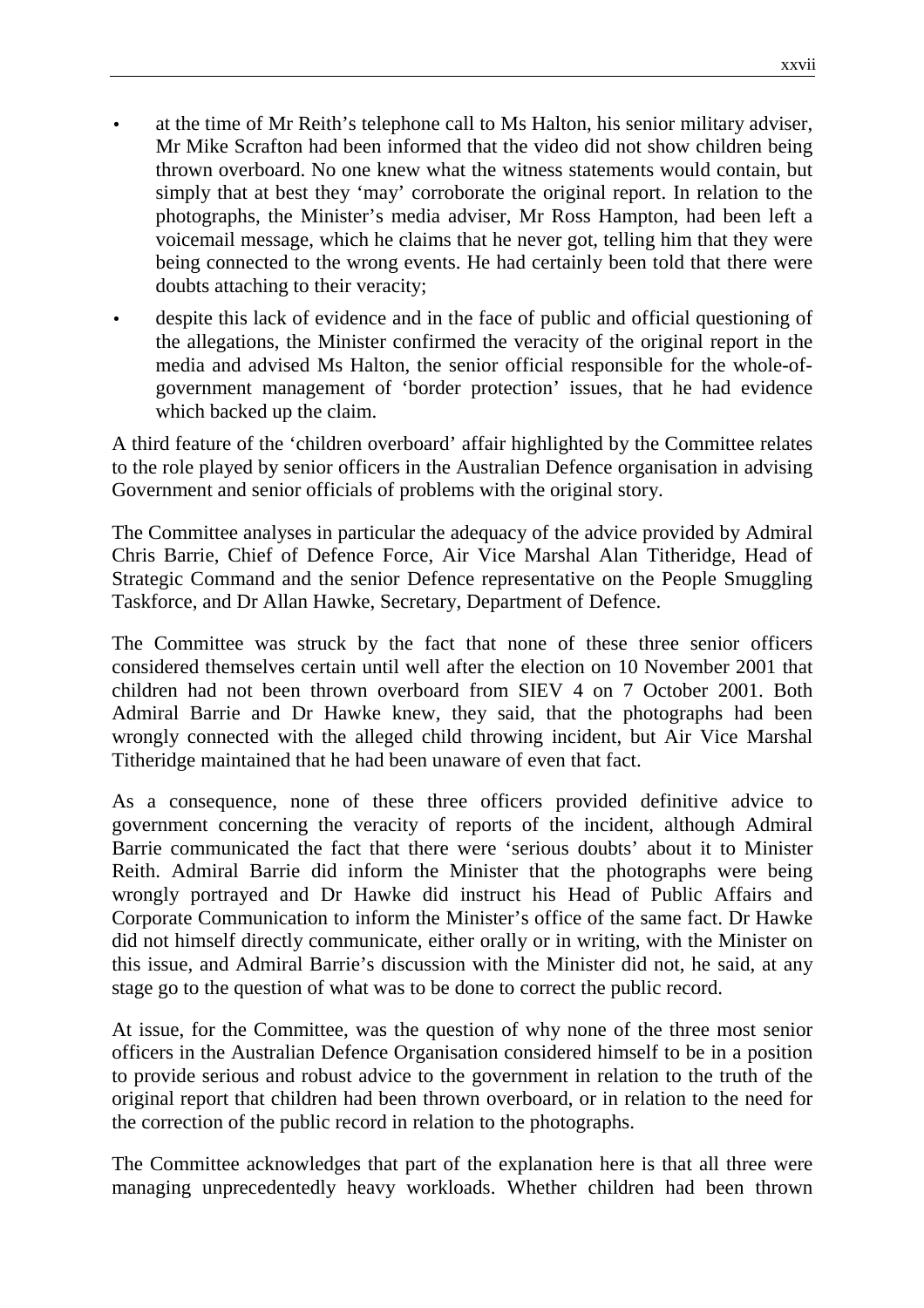overboard or not was not significant from a military or operational point of view, and resolution of the question was, they say, therefore accorded very little priority. However, the Committee also notes that all three officers did in fact address the matter at least once. Each had the opportunity to seek and provide definitive advice, but did not do so.

#### **FINDINGS**

Admiral Barrie neither accepted the judgement of his chain of command that children had not been thrown overboard, nor did he possess any additional information on the basis of which he could justify holding to a different conclusion. It seems to the Committee that Admiral Barrie did not so much make an *assessment* of the advice from his chain of command, so much as make a *decision* to stick with the original verbal report.

Given that Admiral Barrie had been forthrightly advised by COMAST and Chief of Navy that the photographs were wrong and that the Minister was on the public record stating an untruth, the Committee is of the view that Admiral Barrie should have been determined to ensure that the minister understood clearly that there was an error and that the public record needed correcting.

The vague nature of Admiral Barrie's statements to the Powell and Bryant inquiries concerning the advice he had given to the Minister prior to 10 November 2001, and Admiral Barrie's adherence to his original position through until 24 February 2002, had the effect of protecting the Minister's position in the face of various findings and assessments to the contrary.

Air Vice Marshal Titheridge failed to register the importance of clarifying the truth of the report that children had been thrown overboard, despite having twice been directly asked to provide evidence and advice on the matter by the Chair and another member of the People Smuggling Taskforce.

Dr Hawke was remiss in failing to press Minister Reith on the question of whether he intended to correct the public record in relation to the photographs.

## **Accountability – Chapter 7**

Many of the questions and concerns that animated the Select Committee's inquiry arose from considerations of accountability. Key features of the management and distribution of information about the 'children overboard' incident and its aftermath stand out as inimical to the transparency, accuracy and timeliness requirements that are vital for proper accountability. As a consequence, fair dealing with both the public and the agencies involved was seriously prejudiced.

Several features contributed to the accountability problems that marred the 'children overboard' affair. These included:

• a purist view of the Defence 'diarchy' which militated against clear, comprehensive and accurate advice being provided to the Minister for Defence;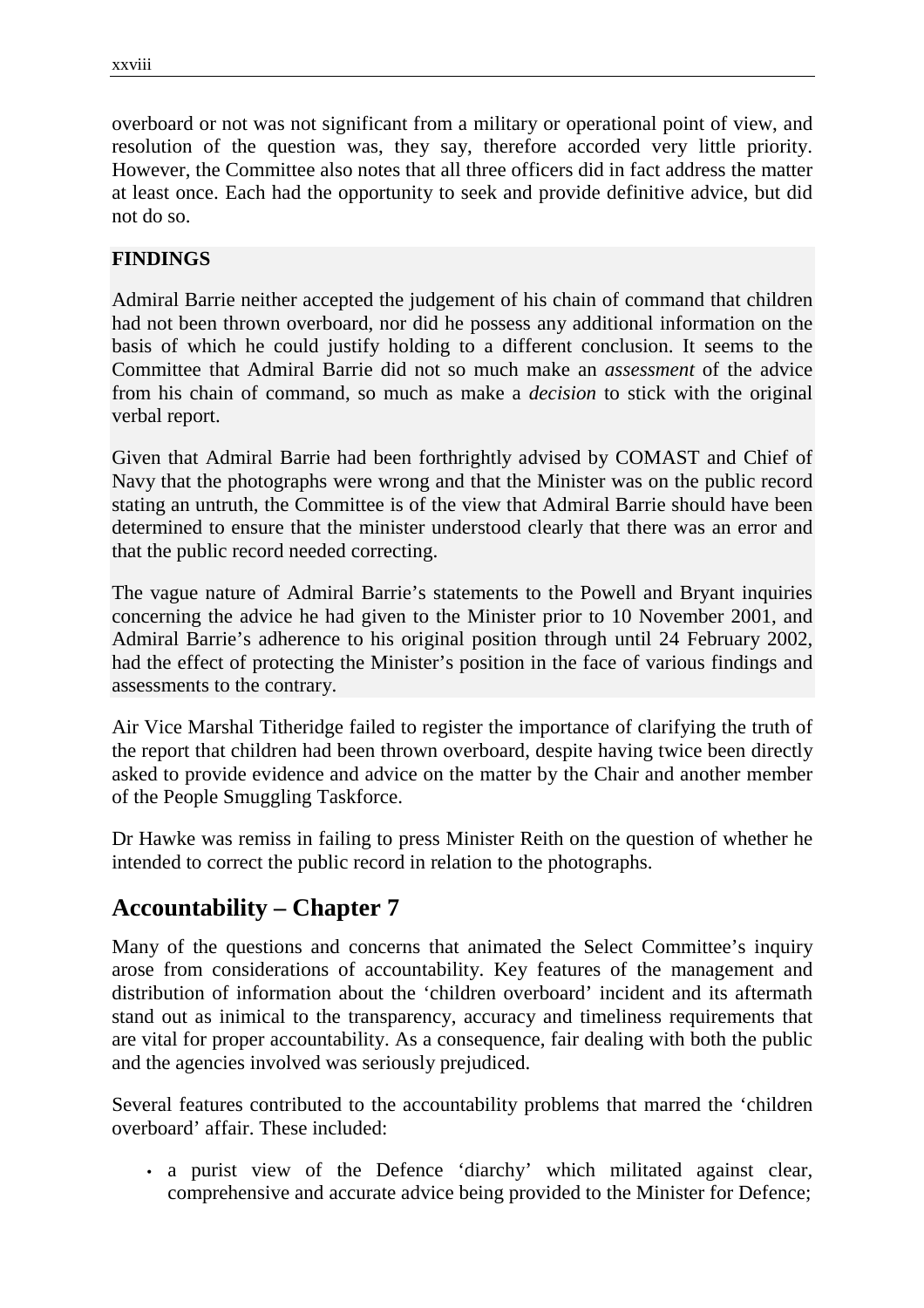- the strict control by the Minister's office of information related to Operation Relex which prevented normal checks and balances from occurring, and hampered the whole-of-government approach to people smuggling;
- ministerial staff inserting themselves into both the military and administrative chains of command, thereby destabilising proper operational practice and reporting back.;
- an inadequate governance framework within the People Smuggling Taskforce which failed to clearly define its accountability and reporting arrangements with the participating agencies;
- the tendency of ministerial staff to act as quasi-ministers in their own right, and the lack of adequate mechanisms to render them publicly accountable for their actions.

The Committee acknowledges the complexity of accountability in modern governance arrangements, and accepts the fact that there is a continuum of accountability relationships, both vertical and horizontal, between the public service, the government, the parliament and Australia's citizens. In the whole-of-government approaches involving discrete agencies working collaboratively towards the same policy outcome, notions of 'navigational competence' and 'the proper use of authority across a multirelationship terrain' seem particularly apt. Instead of thinking about a 'line of accountability', one should think in terms of a 'culture of responsibility'.

## *The 'diarchy' and accountability*

The Defence 'diarchy' is ostensibly about bringing together the responsibilities and complementary abilities of public servants and military officials. But there remains, between the CDF and the Secretary, a mandated divide between 'operational' responsibility and the management of other Defence activities which has resulted in the adoption of a 'purist view' of the diarchy. This purist view seems to be more extreme than is necessary to enable the CDF to run military operations without interference. It impedes the kinds of interactions needed to effectively discharge Defence's mission 'to defend Australia and its interests', especially given a whole-ofgovernment perspective and its attendant responsibilities and accountabilities.

The Secretary of Defence, Dr Hawke, advised the Committee that he refused to cut across the CDF by giving advice to the minister on 'operational' matters that were properly the responsibility of the CDF. This applied notwithstanding that Dr Hawke knew about the misrepresentation of the photographs, and the absence of corroborating evidence in Defence intelligence material and reports.

The diarchy is not an end in itself. It is meant to facilitate accuracy, timeliness and accountability. It is certainly not meant to be an impediment to full and frank advice going to the minister. Departmental secretaries have a particularly important part to play in serving the government as a whole, and especially in ensuring that they convey to their ministers advice on issues that may have a political dimension. The diarchy inhibited Dr Hawke from discharging those responsibilities. In short, the diarchy contributed to the failure by ministers to correct the public record.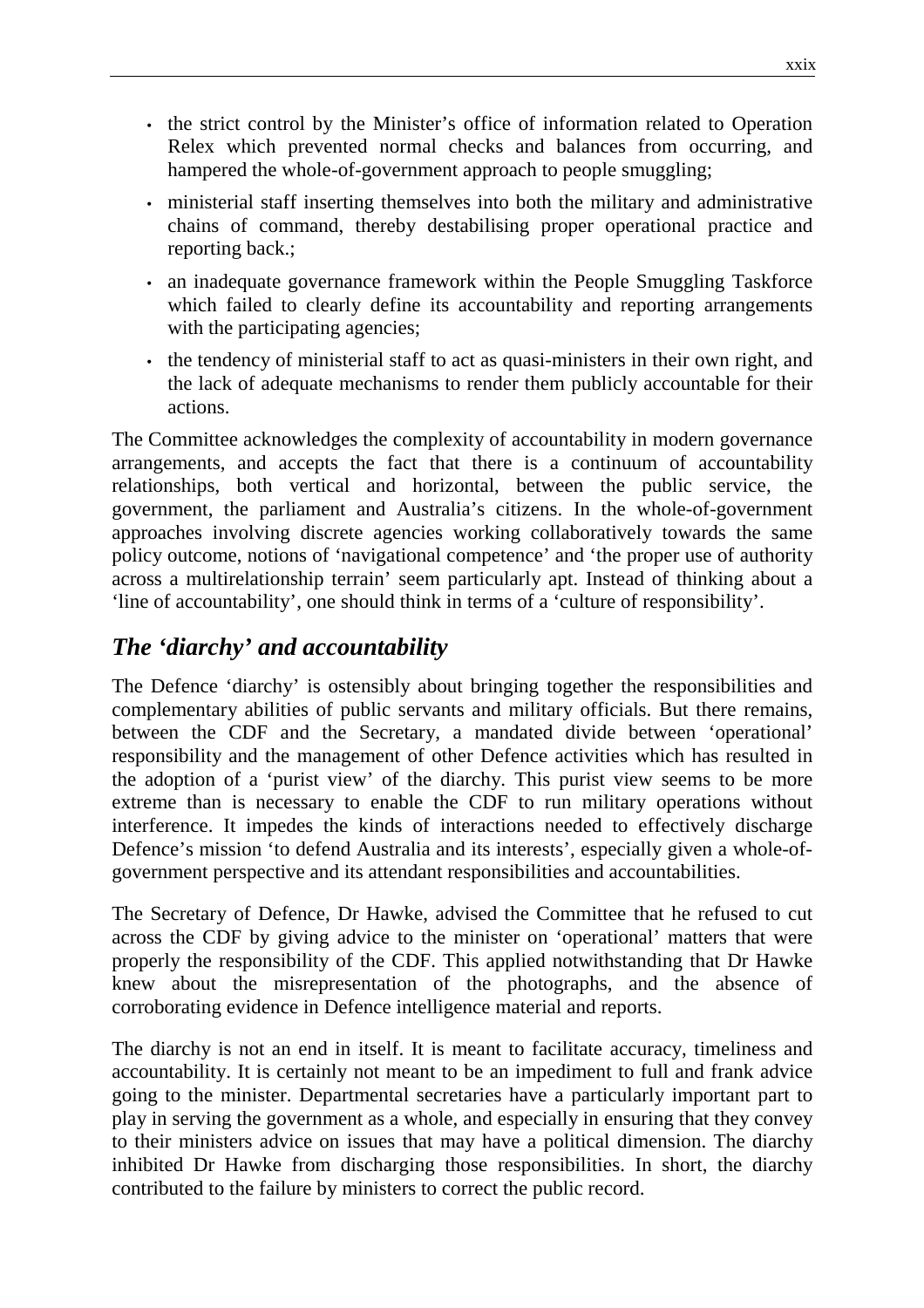#### **FINDINGS**

The diarchy concept served the Australian Defence Organisation well during the period where received notions of its purpose emphasised its fundamentally military functions. Now that the ADO's mission has shifted to 'defend Australia and its national interests' it has broader tasks and functions that demand a more nuanced articulation of the diarchy concept.

The diarchy proved inimical to the effective handling of the 'children overboard' controversy. In relation to its impact on accountability, the pursuit, by the ADO's leaders, of a purist view of the Defence diarchy:

- a) constrained the nature, timeliness and frankness of advice available to the minister from the defence organisation as a whole, thereby contributing to the failure to correct the record concerning the claims that children were thrown overboard from SIEV 4;
- b) militated against the proper exercise of the kinds of (horizontal) accountability necessary where whole-of-government operations are concerned; and
- c) is not consistent with the day-to-day practical realities and interactions between military and civilian personnel when they are involved in matters which go beyond conventional notions of 'military operations'.

The restrictive arrangements put in place for the management of information concerning Operation Relex were against the best interests of the ADF and contrary to conventional public affairs practices, including those being pursued with respect to other operations in which the ADF was involved. In particular, the Operation Relex Public Affairs Plan and Defence Instructions (General) No.8 required by Minister Reith were inimical to ensuring the integrity of information flowing to the Australian public about border protection activities.

## *The People Smuggling Taskforce*

The Committee has examined the operations of the People Smuggling Taskforce in the light of all contemporary notions of public sector accountability. The saga of 'children overboard' reveals quite starkly some of the vulnerabilities to which wholeof-government approaches are subject. As the value and frequency of such approaches increases, more intense becomes the imperative that they be conducted in a robust and coherent way. The participating agencies must be effective collaborators without putting at risk their discrete responsibilities. This inevitably means adjustments to 'business as usual', and such adjustments must be understood, accommodated, and communicated within each agency.

According to its chair, Ms Jane Halton, the People Smuggling Taskforce was set up and run on the basis that it provided advice on policy and operational issues as they arose. One of the group's key jobs was information exchange to ensure that all agencies were kept aware of relevant and emerging facts. On most occasions, Taskforce meetings would result in the drafting, by Ms Halton and PM&C officers, of advice or briefings for the Prime Minister. Taskforce members were not always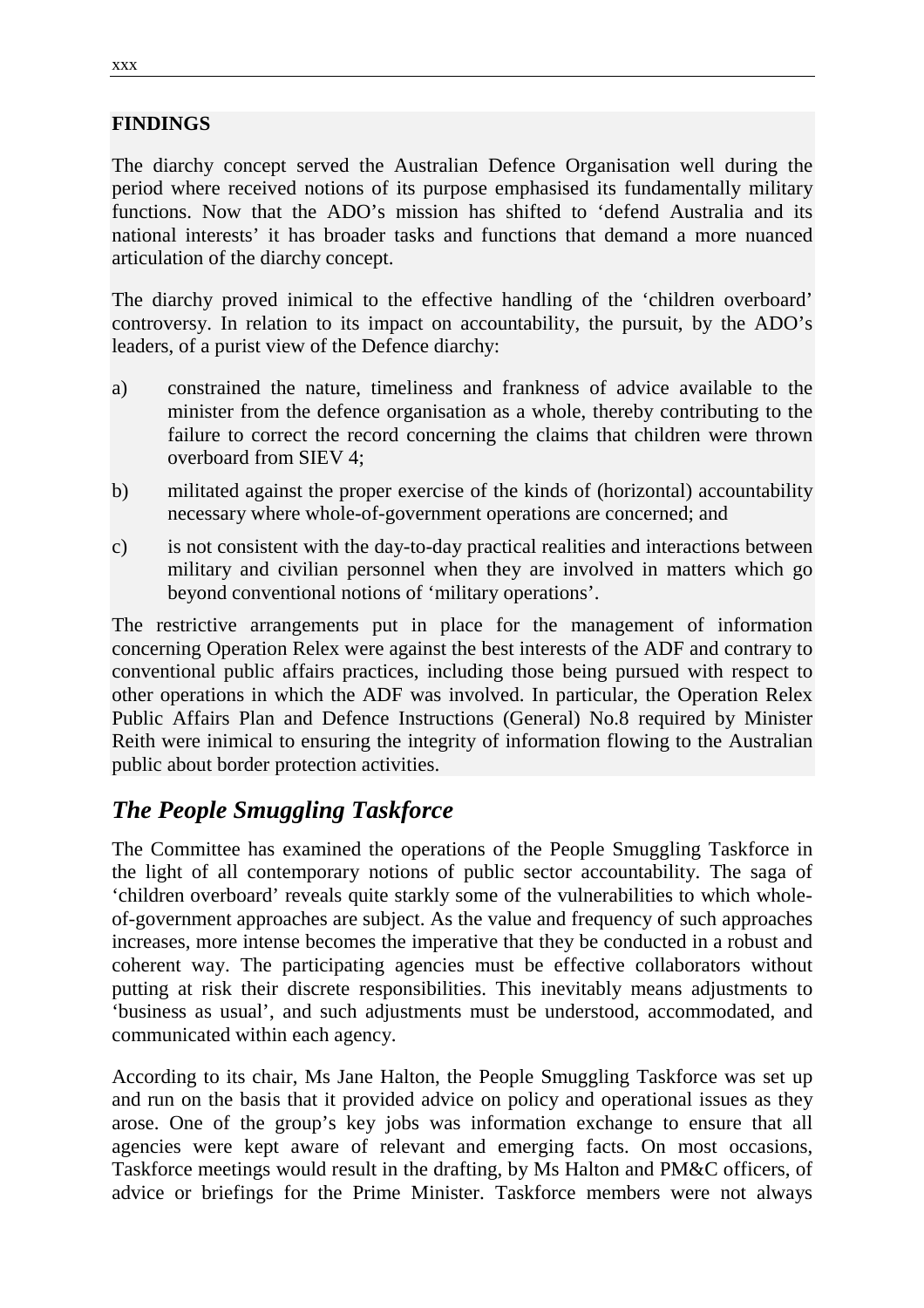directly involved the drafting of this advice, a task that appears to have been 'jealously guarded' by PM&C. Copies of the advice were never distributed back to the participating Taskforce agencies.

The proper accountability of this Taskforce was, in the Committee's view, not simply a line of accountability to the Prime Minister, for example. It should have embraced the departments who both informed the Taskforce and had to implement the decisions which arose from its advice. It required the kind of accountability better expressed by the phrase a 'culture of responsibility'.

The Taskforce comprised high level officials who worked on the assumption that the contributions from the individual members were authoritative. The input of flawed information on the morning of 7 October cannot result in the Taskforce's being blamed for including 'children thrown overboard' in the advice that was sent to the Prime Minister that evening. It was the rapid verbal transmission of the flawed information out of the group as a result of a phone call to a Taskforce participant from the Minister for Immigration that resulted in its quick entry into the public arena, thereby triggering the controversy.

Notwithstanding Ms Halton's view to the contrary, the Committee contends that the political import of the 'children overboard' advice would not have been lost on the senior figures who comprised the Taskforce. This was potentially headline-making information, and Taskforce members would have been under no illusion about the level of public interest it would arouse.

It is unfortunate that the 'children overboard' report had barely been presented before it was passed outside the key group responsible for providing accurate, timely and considered advice to the government. The source of the report, AVM Alan Titheridge, who conveyed it by phone to the PST chair (Ms Halton) was not present to contextualise the information, or to caveat it with appropriate reference to its status, or to explain how it emerged as a result of a special arrangement which had extracted the information out of the normal chain of command.

The Taskforce meeting of 7 October was described by one participant as 'shambolic' with 'mobile phones ringing constantly.' The Committee is not surprised by, and understands, the intense dynamics that were manifest at the meeting. What the Committee finds unacceptable is that the structural and procedural framework of the Taskforce operations was not sufficiently robust to deal with the demanding, highly fluid, and frequently dramatic nature of the task for which it was responsible. Such weaknesses become even more significant in the context of the Taskforce operating during a period when caretaker conventions are meant to apply.

#### **FINDINGS**

The People Smuggling Taskforce received a report that a child had been thrown overboard from SIEV 4 and included that report in formal advice prepared for the Prime Minister. The report that a child had been thrown overboard from SIEV 4 was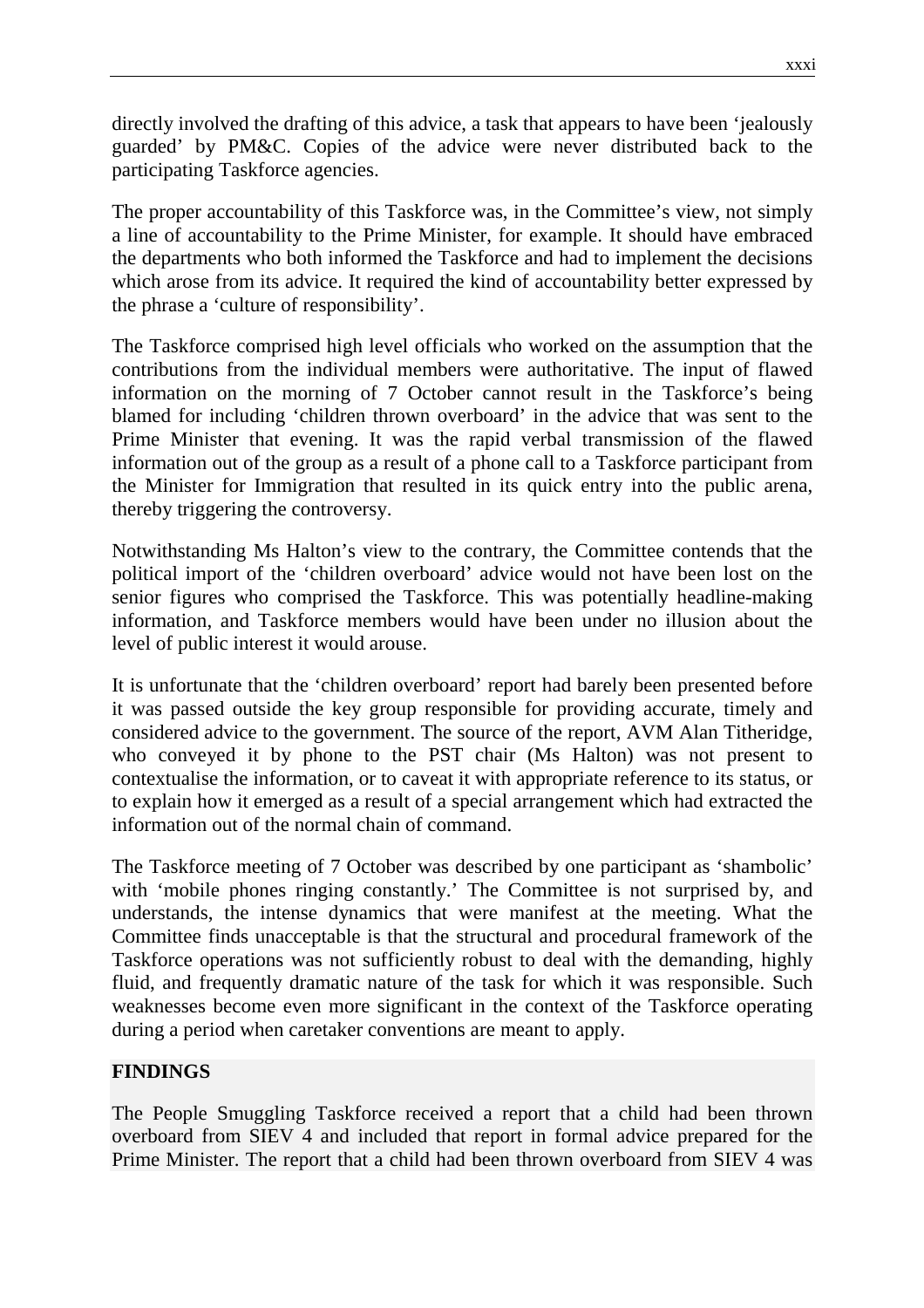also passed verbally outside the Taskforce when the Minister for Immigration contacted a Taskforce member by phone early in its meeting on 7 October 2001.

The Taskforce failed to observe certain key principles of best practice in the conduct of its operations, thereby exposing itself to inappropriate levels of risk in the management of information. The Taskforce failed to establish at the outset a control structure appropriate to the nature of the activities upon which it was embarked. Overall, it lacked a clear governance framework defining accountability and reporting arrangements and the roles and responsibilities of the various participants. In particular:

Copies of advices to the government prepared by the Taskforce and other outcomes of Taskforce deliberations, were not distributed to the participating agencies that contributed to those deliberations, thereby denying agencies the opportunity to correct errors or to clarify misleading information.

The Taskforce's proceedings and decisions were not sufficiently well minuted, thereby preventing a reasonable record of the Taskforce's activities from being available to its many participants, and rendering the activities of the Taskforce largely inaccessible to subsequent scrutiny.

There was considerable variation in the manner of 'reporting back' by participants to their home agencies. In many instances it was insufficient to ensure a coherent engagement of the agencies with the Taskforce and inhibited the adequate 'hand over' of advice between the various representatives from the same agency who attended Taskforce meetings on different occasions.

Within the Taskforce and between the Taskforce and agencies and/or ministers, information flows were often poorly managed with inadequate attention being paid to risk mitigation and the detection and correction of errors in information.

The Committee is not questioning the integrity of the individual participants on the Taskforce, but finds substantial weaknesses in its basic administrative operations , including record keeping, risk management and reporting back.

#### **RECOMMENDATION 2**

**The Committee recommends that the Australian Public Service Commission convene a Working Group that includes representatives of the Australian National Audit Office and the Department of Prime Minister and Cabinet with the task of producing comprehensive, service-wide guidelines for the establishment, operations and accountabilities of Inter-Departmental Committees (IDCs). The report of the Working Group shall be published as part of the** *Better Practice* **series produced by the ANAO. On the production of such a report, individual agencies shall develop a manual for the participation of its staff in IDCs which are consistent with the report while attending to the specific operational and administrative arrangements of the agency concerned.**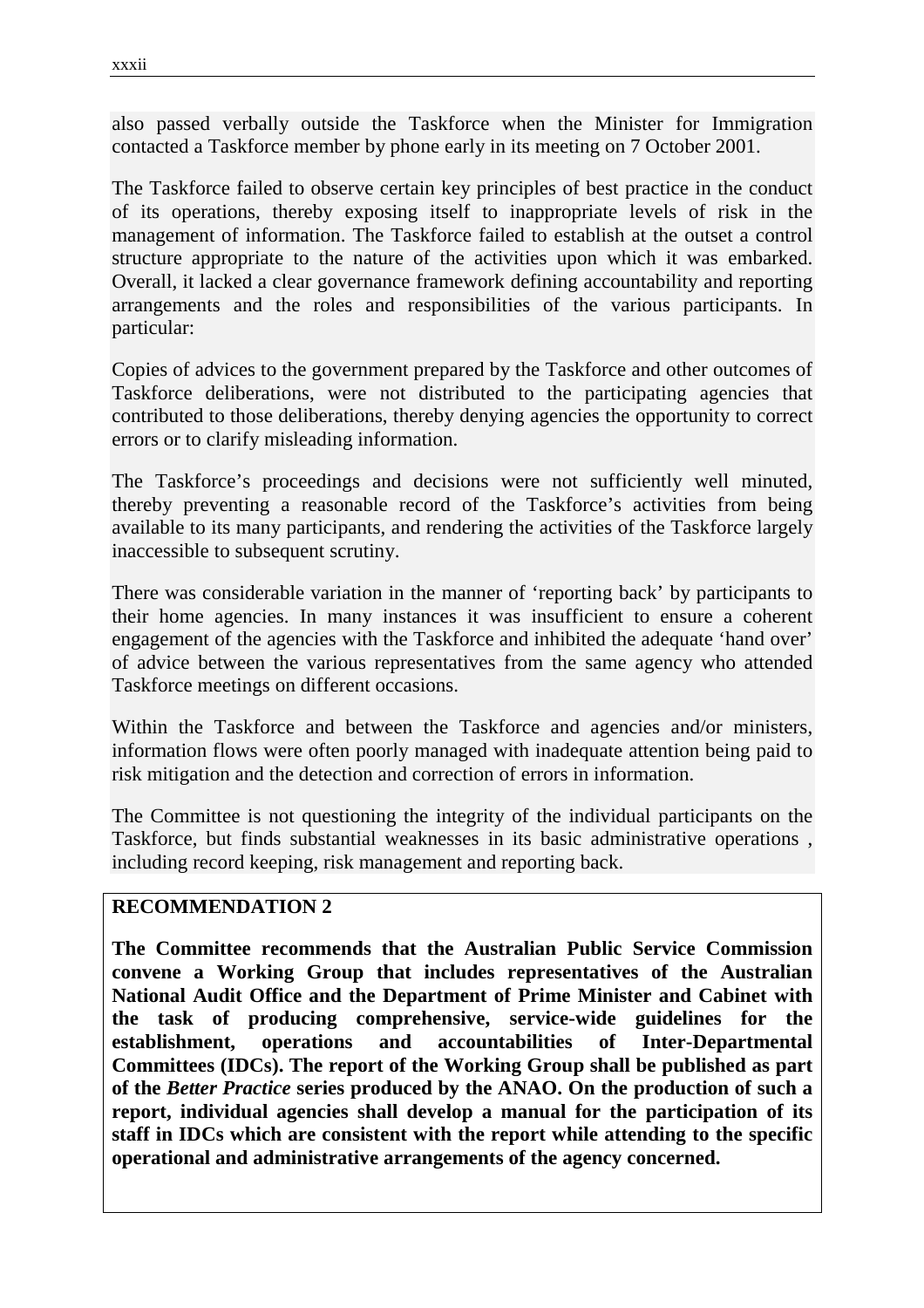#### **RECOMMENDATION 3**

**The Committee recommends that pending the development of a service-wide approach to the operation of IDCs, as an interim measure the Department of Defence should promulgate to all agencies a copy of its Guidelines regarding the participation of Defence personnel in whole-of-government committees. Agency heads should ensure that their personnel observe similar practices until such time as whole-of-service guidelines are available.**

#### **RECOMMENDATION 4**

**The Committee recommends that the Australian Public Service Commission prepare a discussion paper on record-keeping in the Australian Public Service with a view to the development of a service-wide policy and practical guidelines on this issue for public servants.**

#### **RECOMMENDATION 5**

**The Committee recommends that the Australian Public Service Commission, through its Leadership, Learning and Development Group, make provision for executive and senior executive level public servants, as part of their professional development obligations, to undertake specific training in the principles and practical exercise of accountability associated with whole-of-government operations.**

#### **RECOMMENDATION 6**

**The Committee recommends that the Australian Public Service Commission, in consultation with the Department of Prime Minister and Cabinet, prepare guidelines addressing the responsibilities of agency heads in circumstances where a minister fails to act on advice which corrects factual misinformation of public importance. The guidelines should give particular consideration to ensuring that the Prime Minister is provided with the correcting information, if the Minister refuses to correct the public record.**

### *Ministerial advisers, ministers and accountability*

The Committee's inquiry has highlighted a serious accountability vacuum at the level of ministers' offices. It appears to be a function partly of the increased size of ministers' staff, but more significantly of the evolution of the role of advisers to a point where they appear to enjoy a level of autonomous executive authority separable from that to which they have been customarily entitled as the immediate agents of the minister.

While ministers and public servants regularly account for their actions directly to parliament and by appearance before its committees, this is not the case for ministerial advisers. In the past, it has been generally accepted that advisers' accountabilities are rendered via ministers, it being understood that advisers act at the direction of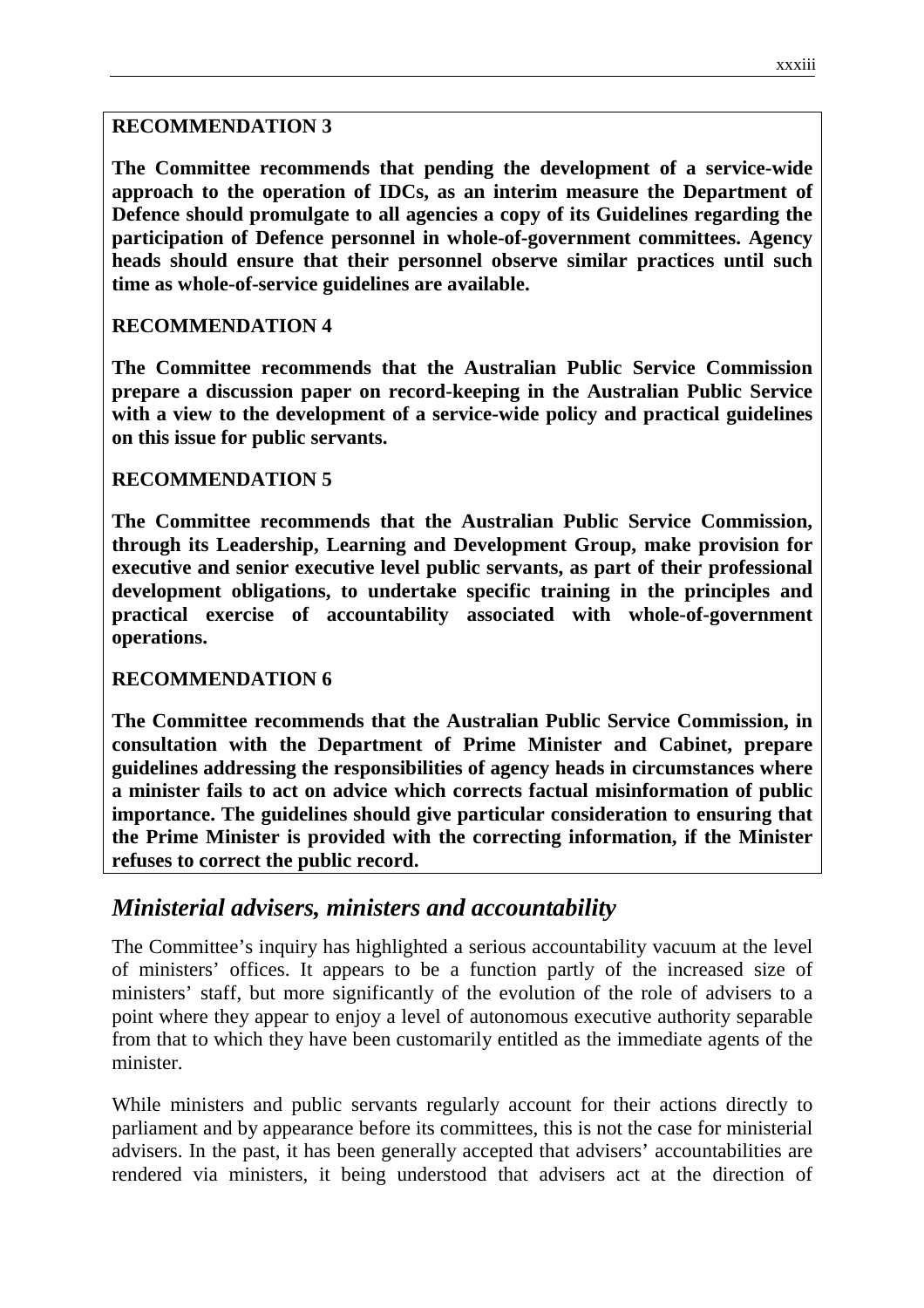ministers and/or with their knowledge and consent. This seems to be no longer a legitimate assumption.

There now exists a group of people on the public payroll – ministerial advisers – who seem willing and able, on their own initiative, to intervene in public administration, and to take decisions affecting the performance of agencies, without being publicly accountable for those interventions, decisions and actions. The Committee has considerable sympathy for the view that ministerial advisers and public servants should have similar public accountability requirements.

Ministerial advisers are appointed under the *Members of Parliament Staff Act*, (*MoPS* Act). Under this Act, the Prime Minister establishes conditions of employment for all ministerial staff, on an individual basis. The Act does not require those conditions to take any particular form. The main guidance given to ministerial staff lies in the Prime Minister's *Guide on Key Elements of Ministerial Responsibility*. Section nine of the *Guide* concerns 'ministerial staff conduct'. Most of its content pertains to conflict of interest issues – essentially those between advisers' individual self interest and the interests of their minister. The Committee is concerned by the lack of congruence between the Prime Minister's *Guide on Key Elements of Ministerial Responsibility* and what is contained in the *Members of Parliament Staff* Act.

The Committee has detailed in its Report the role played by the Defence minister's staff in the handling of the 'children overboard' affair. The Committee is deeply disturbed by many of the actions and omissions attributable to them. They played a significant part in the failure of ministers to correct the public record. Their interactions with public servants and Defence officials, and the way in which they managed information flows in and out of ministers' offices, raise numerous questions about the appropriateness of their performance, let alone matters of courtesy and fair dealing.

Throughout its inquiry the Committee, as a result of a cabinet decision, has been denied access to the ministerial staff in question. The Minister for Defence (Senator Robert Hill) has also refused the appearance of certain officials who, as public servants, do not fall under the cabinet prohibition on the appearance of *MoPS* Act staff. Such bans and refusals are anathema to accountability.

The Committee sought the views of both the Clerk of the Senate and the Clerk of the House of Representatives on the matter of whether any immunities attach to ministerial advisers with respect to appearing before parliamentary committees. The Committee was also provided with a legal opinion by Bret Walker SC which concluded that 'former Ministers and Ministerial staff have no immunity from compulsory attendance to give evidence and produce documents to a Senate committee.' This opinion was consistent with the advice provided by the Clerk of the Senate.

Faced with the continued refusal of prospective witnesses to respond to invitations to appear, and with correspondence from ministers indicating that advisers and certain officials would not appear, the Committee decided not to seek to compel their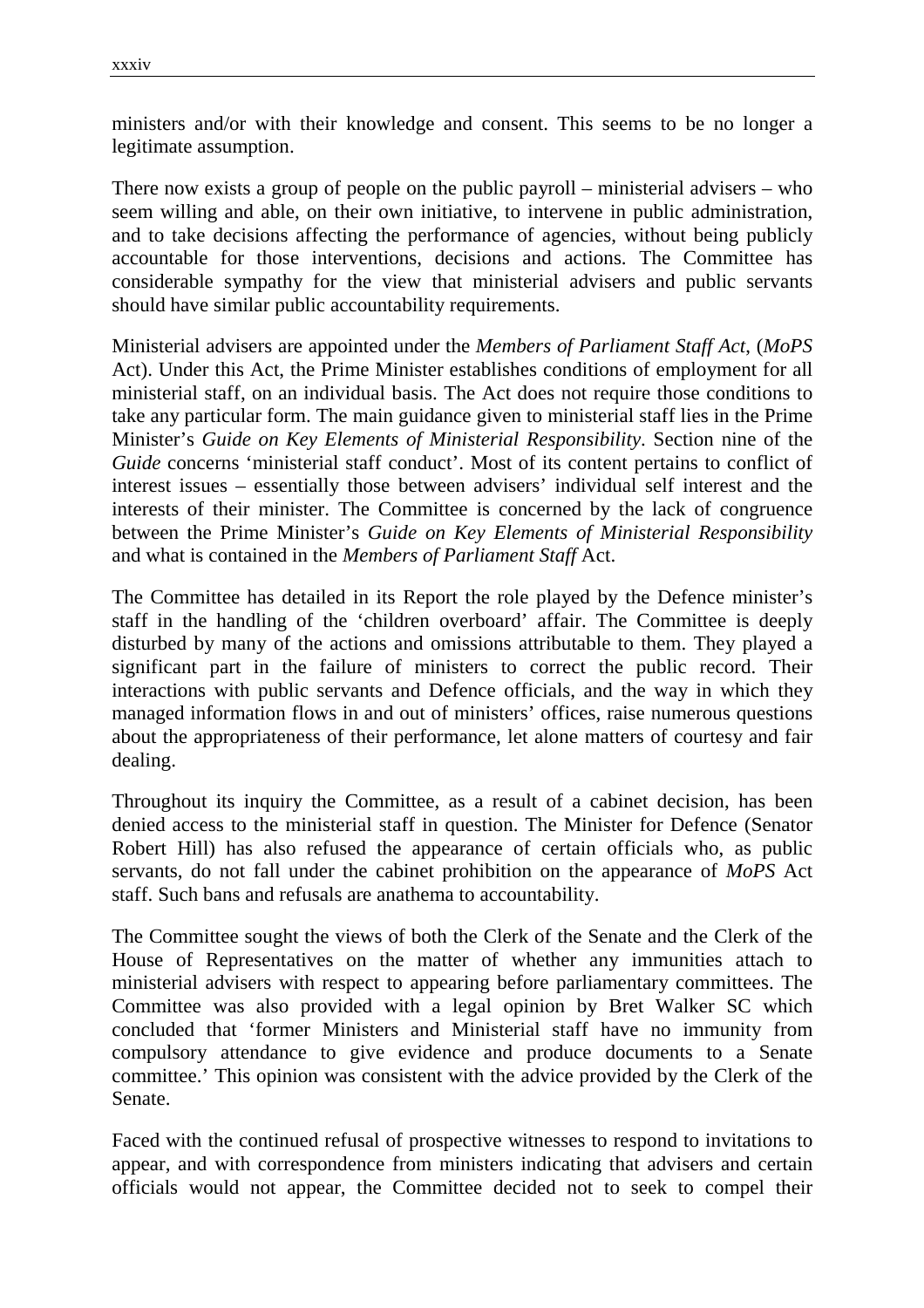attendance, and thereby expose the advisers and officials to the risk of being in contempt of the Senate should they not respond to the summons. Part of its reason not to summon was based on the Senate resolution that it would be unjust for the Senate to impose a penalty on a person who declines to provide evidence on the direction of a minister. The penalties for contempt include a gaol term and/or a heavy fine.

Instead, the Committee resolved to appoint an Independent Assessor to perform the following task and report to the committee:

To assess all evidence and documents relevant to the terms of reference of the committee, obtained by the committee or by legislation committees in estimates hearings, to:

determine what evidence should be obtained from the persons referred to in paragraph (1) [Former minister Reith and his advisers], and what questions they should answer, to enable the committee to report fully on its terms of reference; and

formulate preliminary findings and conclusions which the committee could make in respect of the roles played by those persons with the evidence and documents so far obtained.

An eminent barrister (Stephen Odgers SC) was duly recruited to fulfil the role of 'Independent Assessor'. His report was tabled in the Senate along with the Committee's Report.

The Committee received evidence from expert witnesses about best practice in public administration and accountability, and noted in particular the promulgation in the United Kingdom of a *Code of Conduct for Special Advisers.* Part of the UK initiative includes the establishment of a complaints structure to address any public servant's concern that an adviser has acted beyond their authority or in breach of the Code.

The Committee believes that two courses of action are needed to satisfactorily resolve the issues around ministerial advisers that have been brought sharply into focus as a result of the 'children overboard' affair. The first requires the bringing of ministerial advisers properly within the scope of parliamentary committee scrutiny, in a manner similar to that which currently applies to public servants. The second requires the articulation of a Code of Conduct and Set of Values for ministerial advisers within a legislative framework – possibly a modified *MoPS* Act. Such a code might include general guidelines as to how advisers might go about their business, and what limits might be placed on their power to direct public servants. It might also be desirable for the Code to state what they *cannot* do.

In the Committee's view, the issue of integrity of public information lies behind much that has been of concern to the Inquiry into a Certain Maritime Incident. The Committee examined the role of the former Minister for Defence (Mr Reith) in this respect, and considered the question of ministerial accountability and the extent to which Mr Reith fulfilled his accountability responsibilities. In particular, the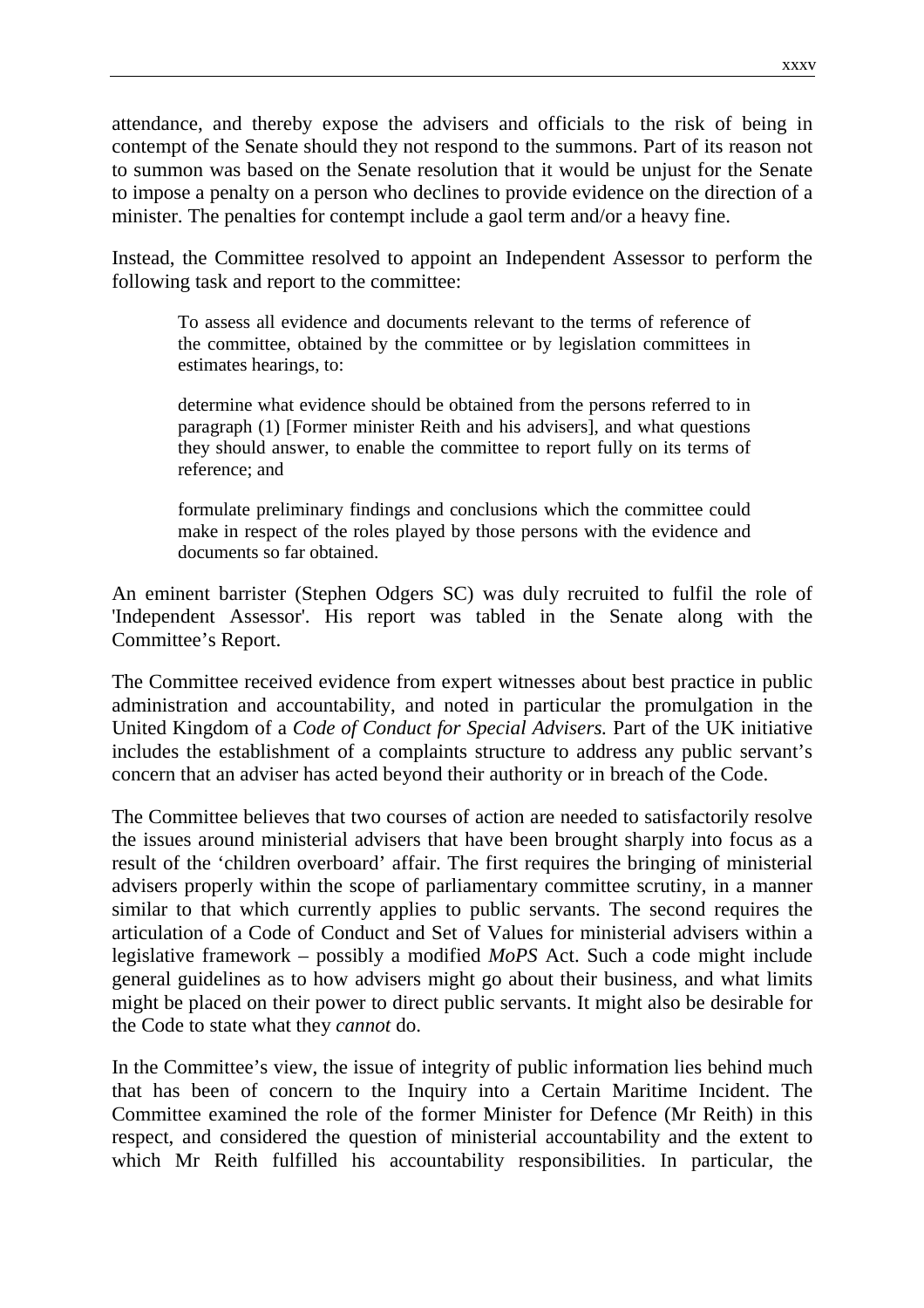Committee assessed Mr Reith's performance against the requirements of the Prime Minister's *Guide on Key Elements of Ministerial Responsibility.*

Throughout the 'children overboard' affair, Mr Reith failed to adhere to the Prime Minister's *Guide.* Mr Reith's shortcomings were manifest not only in his own public statements and his interactions with Defence officials, but also in his communications with the Prime Minister and in his mismanagement of the advisers for whom he was responsible. The Committee is in no doubt that the conduct of former Minister Reith in relation to the 'children overboard' affair undermined public confidence and severely weakened the trust between the Defence department and the ministerial office.

Accountability extends beyond an individual minister to the executive as a whole, especially where the executive is pursuing a policy on a strong whole-of-government basis. The executive as a whole has been very keen to take the credit for what it regards as a successful operation on border protection and the handling of asylum seekers. In the Committee's view, the executive is therefore similarly obliged to take corporate responsibility for any shortcomings.

In particular, the Committee notes that:

- Within hours of the alleged incident having taken place government ministers were on the public record condemning the SIEV 4 occupants for their abhorrent attempts to confect a 'safety of life at sea' situation.
- Within days, the Defence chain of command had determined that the incident had not occurred. During the days and weeks that followed questions continued to be asked of, and statements continued to be made by, senior government ministers, concerning the events. The public record remained uncorrected throughout – for some a deliberate deceit, for others an unwitting perpetuation of a falsehood because of inadequate advice.
- The findings of the Routine Inquiry by Major General Powell (the Powell Report) formally repudiated the original report of 'children overboard', as did the Bryant Report, tabled in the parliament by the Prime Minister. A period of four months had elapsed.
- The CDF, Admiral Barrie, finally conceded in late February 2002 that children had not been thrown overboard from SIEV 4. The government's response – instead of being a forthright acknowledgment of the sustained error - was one of grudging acceptance of the CDF's advice, combined with a reiteration of its defence of ignorance due to faulty advice.

The Committee notes that none of the ministers closely involved in the 'children overboard' affair appear to have taken any action to reprimand or discipline advisers or officials who have performed either inadequately or inappropriately in their various roles. It is reasonable to infer, therefore, that they had acted with ministerial approval and that the government was not displeased with their conduct.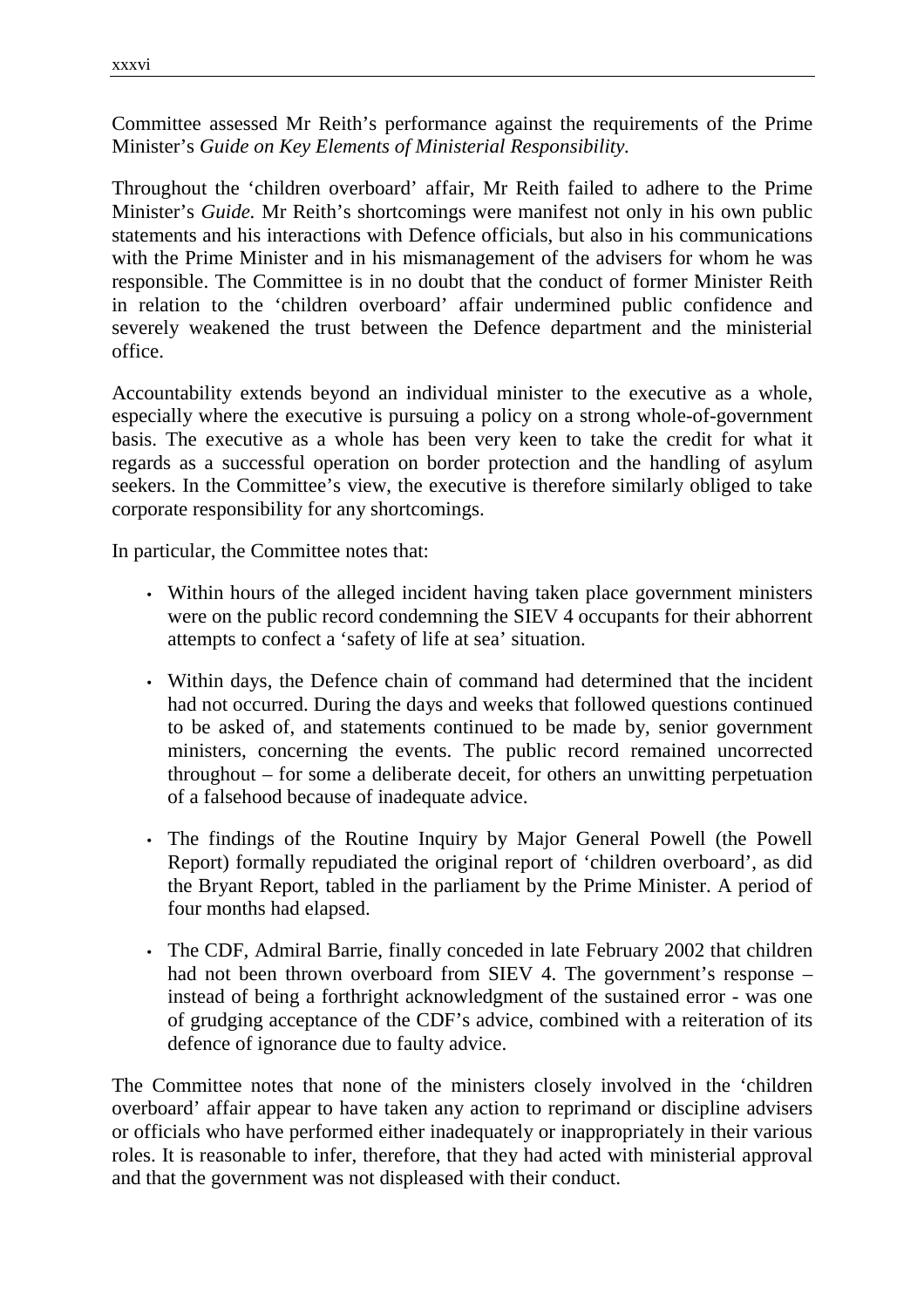Moreover, the government's attitude to the Senate Inquiry into a Certain Maritime Incident has been characterised by minimal cooperation and occasionally outright resistance. During the early days of the Inquiry, and notwithstanding that some agencies had already indicated to the Committee that they were preparing submissions to it, the government prohibited Commonwealth agencies from providing submissions. Cabinet also made a decision, about which the Committee learned via media reports, that it would not allow *MoPS* Act staff (ministerial staff) to appear before the Committee.

Even though the Prime Minister was explicit in telling the parliament that the ban affected only *MoPS* Act staff, and that public servants would be allowed to appear, the Minister for Defence (Senator Hill) refused permission for certain public officials to appear. In the Committee's view, the government's actions during the Inquiry into a Certain Maritime Incident do not promote transparency, and are inimical to accountability.

It is imperative that the executive accept corporate responsibility for, and deliver corporate accountability in respect of, any failures associated with the whole-ofgovernment approach to people smuggling. These failures, as this report has described, include acts and omissions by senior officials, inadequate interdepartmental committee procedures, and the involvement of ministerial advisers and a former minister in the deception of the public about events surrounding SIEV 4.

#### **FINDINGS**

The actions of the then minister, Mr Reith, and of key members of his staff, undermined important aspects of the relationship between the ADF and the government, with adverse consequences for accountability.

There is a serious accountability vacuum at the level of ministers' offices arising from the change in roles and responsibilities of, and the kinds of interventions engaged in by, ministerial advisers. In particular:

It is no longer the case that advisers' accountabilities are adequately rendered via ministers' accountability to parliament because it can no longer be assumed that advisers act at the express direction of ministers and /or with their knowledge and consent. Increasingly, advisers are wielding executive power in their own right.

Advisers are increasingly inserting themselves into agencies below the level of agency senior managers, thereby intervening inappropriately in agency operations and corrupting the proper administrative channels or chain of command. In so doing they are tending to create confusion and undermining trust and procedural fairness and integrity. There are at present no direct and transparent mechanisms by which advisers can be called to account for such actions.

The provisions of the *MoPS* Act under which advisers are employed no longer provides an appropriate institutional framework for that employment. In particular: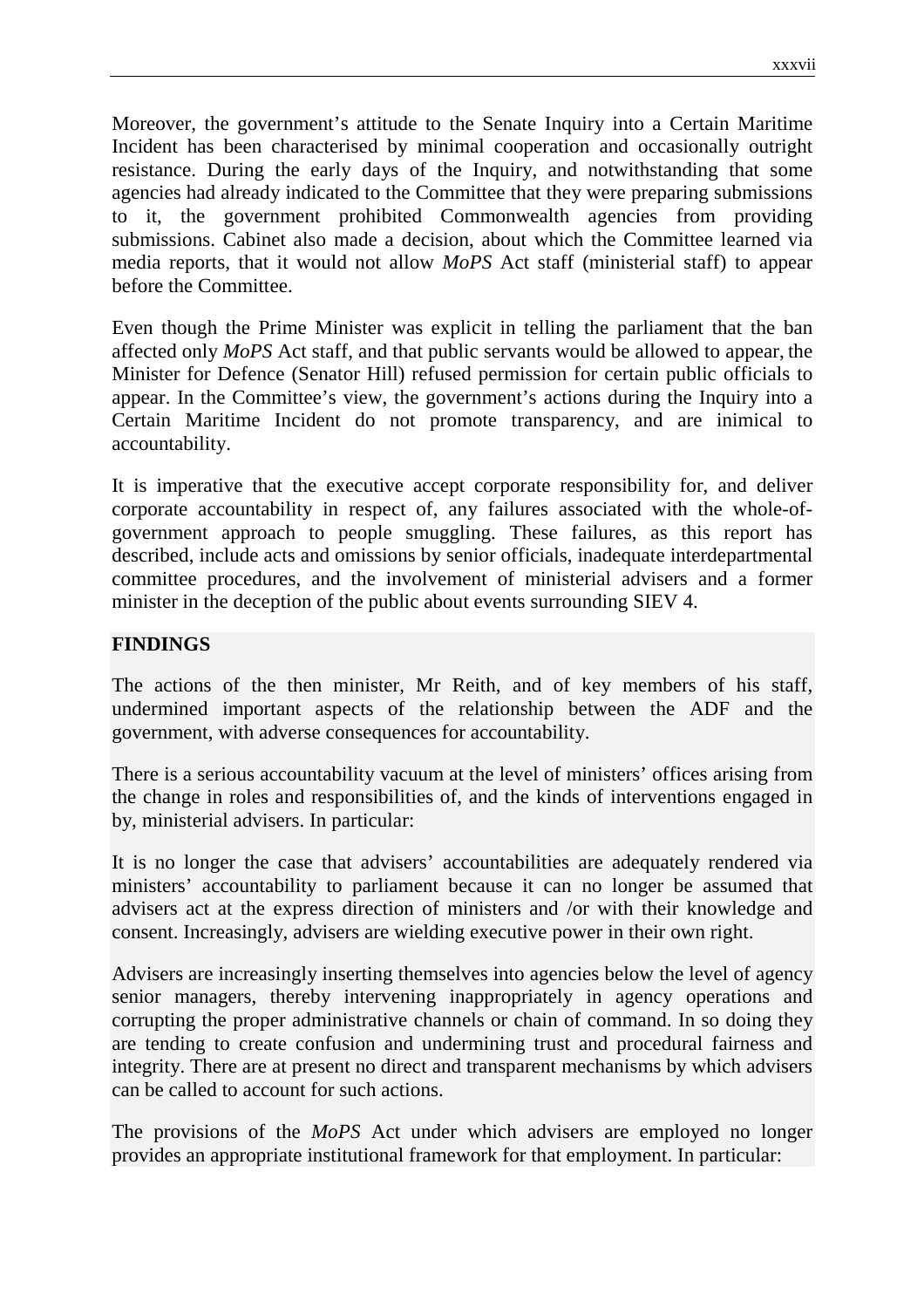Its provisions are inappropriate to the needs of contemporary public administration and fail to capture important ethical and accountability requirements which should be observed by people employed under the *MoPS* Act.

There is a lack of congruence between the *MoPS* Act and the relevant sections of the Prime Minister's *Guide on Key Elements of Ministerial Responsibility* dealing with ministerial staff.

The former Minister for Defence (Mr Reith) was, on several counts, in breach of the requirements of the Prime Minister's *Guide on Key Elements of Ministerial Responsibility.* In particular:

Mr Reith undermined public confidence in himself and in the government by his handling of the 'children overboard' controversy during the period October-November 2001, and in the course of various inquiries related to the matter conducted by Defence, PM&C and the Senate.

Mr Reith was not honest in his public dealings in that, having placed inaccurate statements on the public record, he persisted with those statements having received advice to the contrary, and did not seek to correct any misconceptions arising from his statements.

Mr Reith engaged in the deliberate misleading of the Australian public concerning a matter of intense political interest during an election period. Mr Reith failed to provide timely and accurate advice to the Prime Minister concerning the matters associated with the 'children overboard' controversy.

Mr Reith failed to cooperate with the Senate Select Committee established to inquire into the 'children overboard' controversy, thereby undermining the accountability of the executive to the parliament.

Mr Reith failed to respect the conventions of the relationship between a department and a minister as specified in the Prime Minister's *Guide.* In particular, Mr Reith required the Department of Defence to act in ways which called into question their political impartiality – in express contravention of the Prime Minister's *Guide.*

Mr Reith bears responsibility for the haranguing interventions of his ministerial staff into the Department of Defence, and for their failure to adequately assess and give proper weight to advice from the department. Mr Reith therefore failed to maintain the standards specified in the Prime Minister's *Guide* with respect to the conduct of ministerial advisers.

Mr Reith and his staff frequently acted in ways which undermined the establishment and maintenance of trust between public servants and the ministerial office, thereby contravening the provisions of the Prime Minister's *Guide.*

Throughout the Inquiry into a Certain Maritime Incident, the actions of the government have militated against the efficient and comprehensive conduct of the Committee's activities. In particular: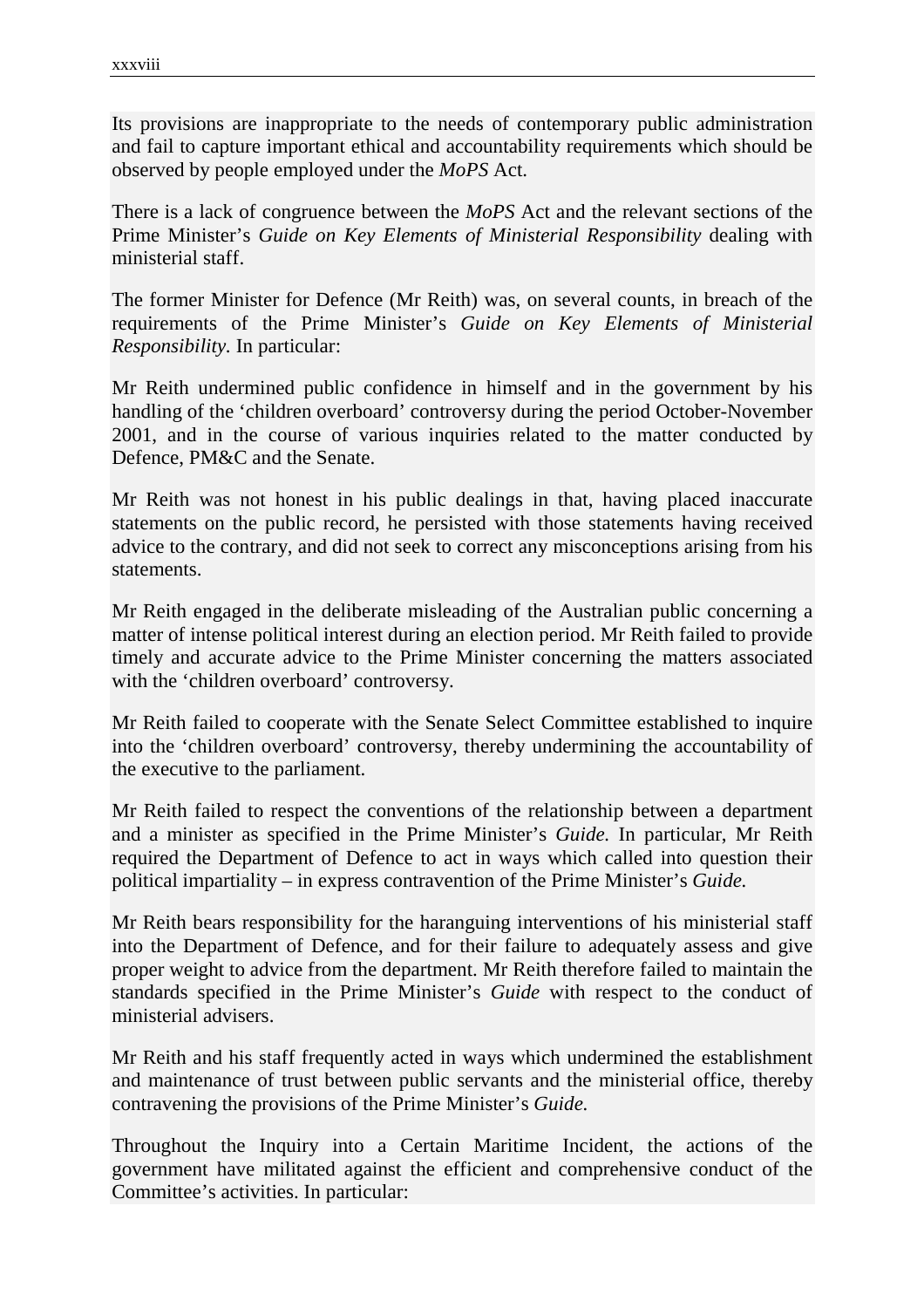The government directed Commonwealth agencies not to provide submissions to the Committee. Such an action is almost unprecedented and contravenes the accountability obligations of the executive to parliament.

The Minister for Defence refused to agree to the appearance of certain Commonwealth officials in breach of a government undertaking that officials other than *MoPS* Act employees would not be prevented from appearing before the Committee. The Minister's refusal hampered the Committee in fulfilling its obligations to the Senate.

#### **RECOMMENDATION 7**

**The Committee recommends that the Minister for Defence develop a clear statement of the roles, responsibilities, accountability expectations and practical implementation of the so-called 'diarchy' in Defence and of the relationship of the 'diarchy' to the Minister. Such a statement should be articulated in the Ministerial Directive that specifies the outcomes required of Defence and the manner in which accountability for them is to be rendered to the Minister.**

#### **RECOMMENDATION 8**

**The Committee recommends that the Australian Defence Organisation should develop operational and administrative procedures that give practical effect to the 'diarchy' as newly articulated in that Ministerial Directive. In particular, Defence procedures should ensure that the Department's involvement in wholeof-government operations proceed via senior officers from both the military and civilian arms of Defence working as a team.**

#### **RECOMMENDATION 9**

**The Committee recommends that the Chief of the Defence Force and the Secretary of the Department of Defence jointly develop a statement of Preferred Public Affairs Protocols to serve as guidelines by which future ministerial directives concerning public communications might be formulated. The Preferred Protocols should optimise the autonomy of the ADF and the Department of Defence in deciding the level and nature of operational information communicated direct to the press and the public. The Protocols should also indicate the kinds of circumstances in which departures from the Preferred Protocols might be appropriate, and all such departures should be authorised by the minister in consultation with the CDF and Secretary.**

#### **RECOMMENDATION 10**

**The Committee recommends that an appropriate parliamentary committee develop recommendations concerning suitable frameworks, mechanisms and procedures by which ministerial advisers may be rendered directly accountable to parliament in ways commensurate with those which currently apply to public servants.**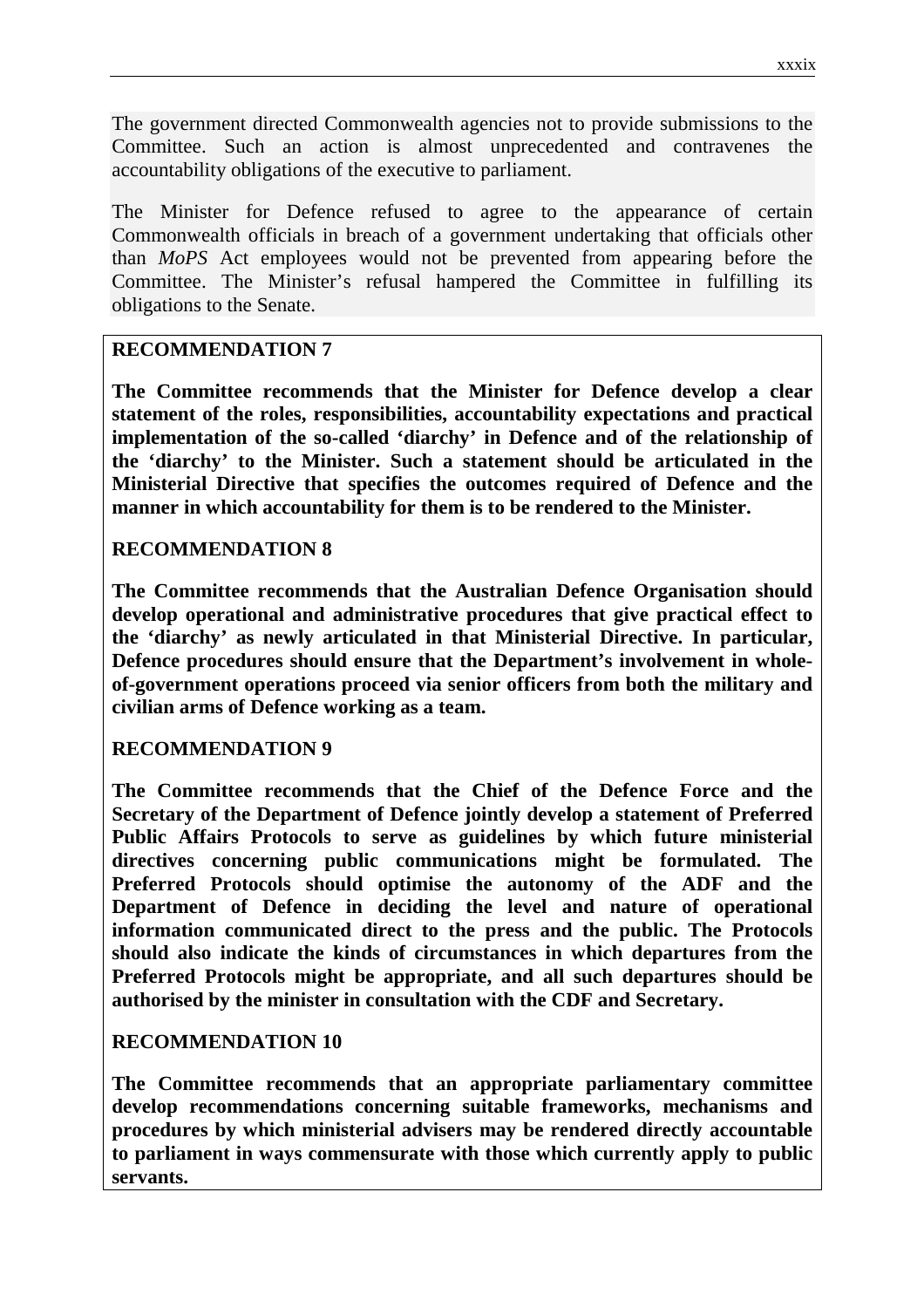#### **RECOMMENDATION 11**

**The Committee recommends that the Australian Public Service Commission convene a Working Group of senior officials of the Department of Prime Minister and Cabinet and senior parliamentary officers of both Houses of Parliament, to develop a Code of Conduct for ministerial advisers incorporating a Statement of Values commensurate with Conduct and Values provisions that apply within the Australian Public Service. The report should also make any recommendations concerning mechanisms for dealing with any breaches of such a Code, or the handling of complaints arising from the actions of ministerial advisers.**

#### **RECOMMENDATION 12**

**The Committee recommends that, on the basis of the APSC Working Group report, and of the report of the parliamentary committee addressing the accountability of ministerial advisers, the Minister Assisting the Prime Minister for the Public Service amend the existing** *MoPS* **Act. This amended legislation should incorporate a Code of Conduct and Statement of Values for ministerial staff in a manner similar to the** *Australian Public Service* **Act 1999. It should also establish relevant mechanisms for dealing with breaches or complaints.**

#### **RECOMMENDATION 13**

**The Committee recommends that the Prime Minister ensure that his** *Guide on Key Elements of Ministerial Responsibility* **is revised so as to ensure that it is consistent with any new legislation or parliamentary procedures introduced to regulate the conduct of ministerial advisers and to render them publicly accountable.**

### **SIEV X - Chapters 8 and 9**

At about midday on 19 October 2001, a day after departing Indonesia bound for Christmas Island, a vessel organised by people smuggler Abu Qussey and laden with nearly 400 people foundered. Close to 24 hours later two Indonesian fishing boats picked up 44 survivors. 352 people drowned when the boat now known as SIEV X sank.

During the Committee's inquiry, serious questions were raised about the extent of Australia's responsibility for and response to the tragedy of SIEV X. In particular, the following questions were posed:

- whether Australian agencies could have found and rescued the vessel before it sank;
- whether Australian agencies could have rescued the passengers and crew of SIEV X from the water; and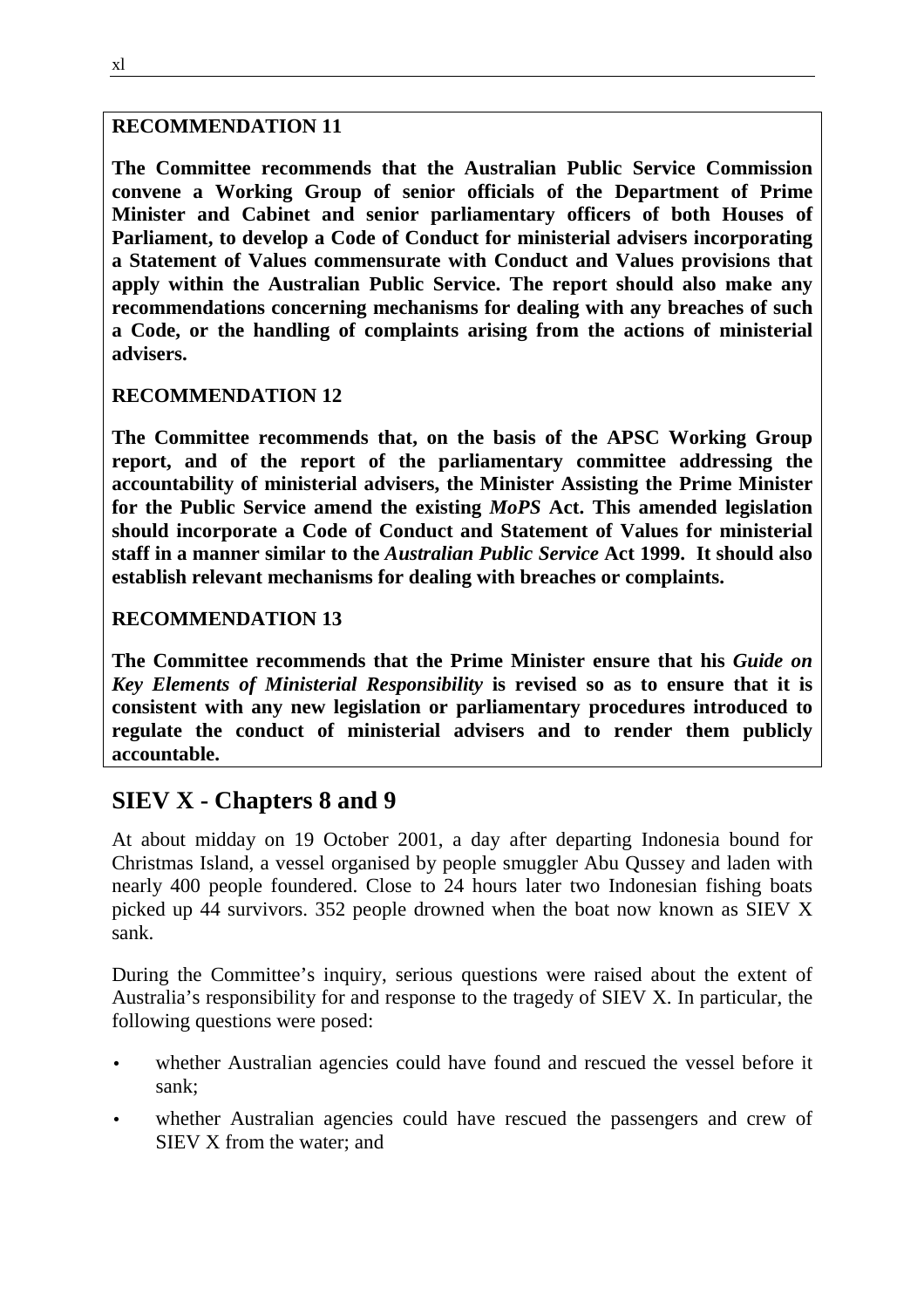whether the fact that no specific search and rescue operation was mounted for SIEV X was evidence either of intelligence failure or of negligence in relation to the welfare of the vessel's passengers and crew.

In evaluating the Australian response to the SIEV X episode, the Committee took note of three important factors. These factors are essential to understanding not only how the SIEV X intelligence was interpreted but also the extent to which it could have affected operational decisions.

First, the operational climate surrounding SIEV X involved reports of a 'surge' in possible arrivals in the people smuggling pipeline, with up to six vessels expected to leave Indonesia in close succession. The build-up of people and boats led to an expansion in Australia's disruption campaign within Indonesia. It would also have translated into increased intelligence traffic on potential boat and people arrivals, with a corresponding increase in the burden for intelligence staff sifting through incoming reports.

Second, the intelligence Operation Relex received on possible boat arrivals from Indonesia was imperfect and treated with caution. It suffered from four main shortcomings. Intelligence sources were often unreliable and difficult to corroborate. The intelligence itself was of uneven quality, marred by contradictory information and tended to inflate the numbers of expected boats. Tracking boat movements was a particular problem for intelligence analysts. It was common for intelligence to report vessels as departing Indonesia, only for it to emerge later that the vessels were delayed, had moved to another port or turned back due to weather conditions, mechanical failure or other reasons. All of these constraints bred an air of scepticism about the credibility of the intelligence among those dealing with it, and a wariness about making decisions based on it without corroborating information.

Third and relatedly, although an extensive intelligence system sat behind Operation Relex, intelligence played a limited role in daily operational decisions. The surveillance and interception strategy for Operation Relex was built on the assumption that intelligence could not be counted on to provide detailed warning of SIEV departures and arrivals. Where intelligence on boats did play a role, it was limited to ensuring that surveillance assets were operating within pre-designated corridors of interception around Christmas Island and Ashmore Reef.

In Chapter 8, the Committee outlines the intelligence system which surrounded Operation Relex and the role played by different government agencies within it. The Committee provides a detailed account of the intelligence on SIEV X which was received and handled by various agencies during the critical six days, from 17 to 23 October 2001. Finally, it discusses the surveillance that took place during the critical period of SIEV X's transit, foundering and the rescue of survivors, that is, 18 to 20 October. The Committee examines the relevant surveillance area in general and then details the surveillance patterns and results for the key period.

The Committee notes that during that key 'time window' maritime surveillance for Operation Relex continued as scheduled (except on 19 October when an extra flight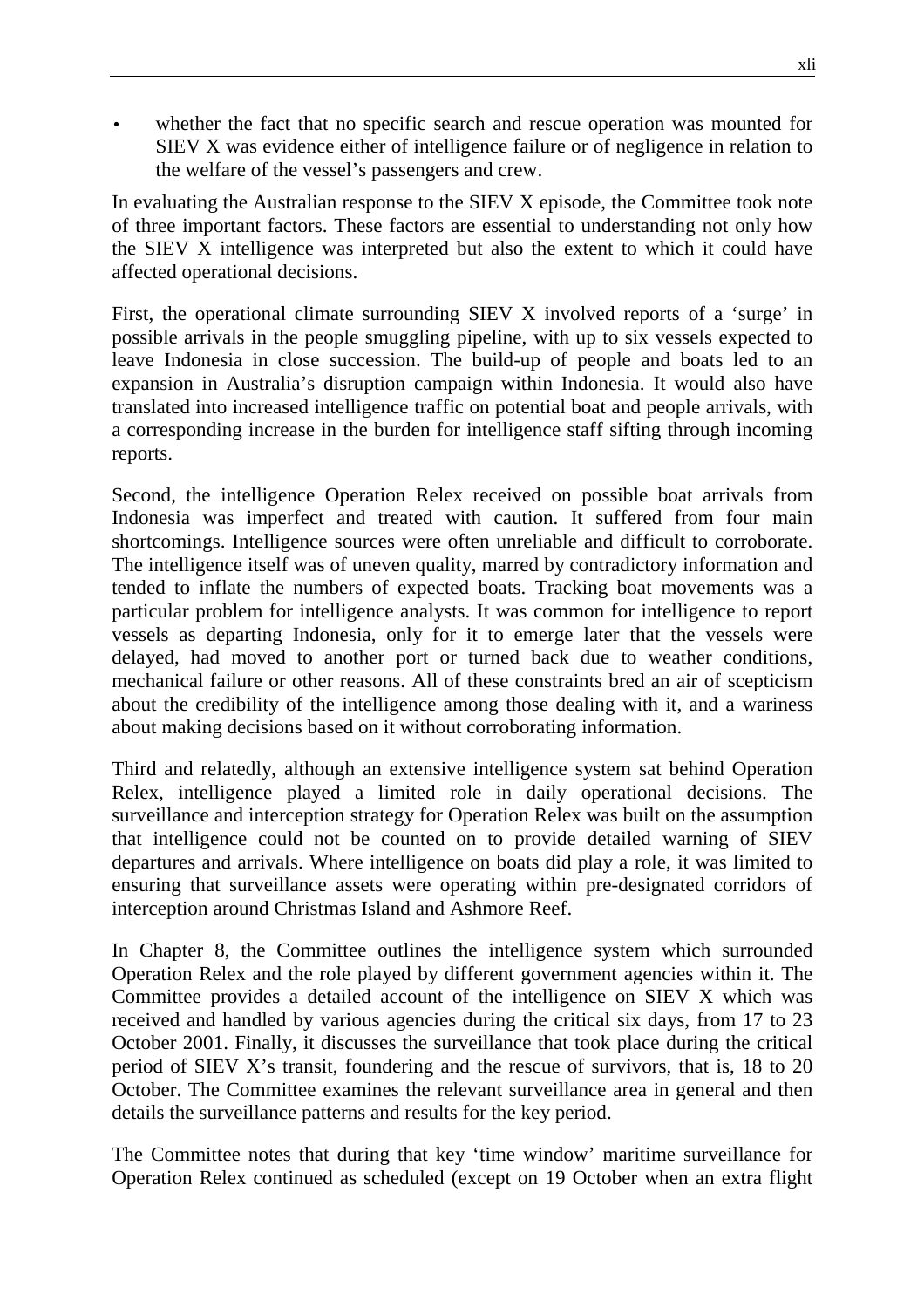occurred because of an unserviceable helicopter). However, neither the ADF nor any other Australian agency took decisive action directly in relation to SIEV X.

In Chapter 9, the Committee discusses the question of whether such action was warranted by the information available to Australian agencies at the time. Accordingly, the Committee examines the response of Australian agencies to the intelligence on SIEV X and the reasons for that response. It then makes an assessment about whether the Australian response to SIEV X was adequate.

Against this backdrop, the Committee makes the following findings in relation to the SIEV X episode.

#### **FINDINGS**

The Committee finds that there were several gaps in the chain of reporting of intelligence, but that even if it had been functioning optimally, it is unlikely that the Australian response to SIEV X would have been different. This is because the quality and detail of the intelligence available to the authorities at the relevant times was insufficient to have warranted the launching of a specific search and rescue operation, especially since a comprehensive surveillance of the area was already being undertaken. On the basis of the above, the Committee cannot find grounds for believing that negligence or dereliction of duty was committed in relation to SIEV X.

The Committee, nevertheless, finds it disturbing that no review of the SIEV X episode was conducted by any agency in the aftermath of the tragedy. No such review occurred until after the Committee's inquiry had started and public controversy developed over the Australian response to SIEV X.

While there were reasonable grounds to explain the Australian response to SIEV X, the Committee finds it extraordinary that a major human disaster could occur in the vicinity of a theatre of intensive Australian operations, and remain undetected until three days after the event, without any concern being raised within intelligence and decision making circles. The Committee considers that it is particularly unusual that neither of the interdepartmental oversight bodies, the Illegal Immigration Information Oversight Committee and Operational Coordination Committee, took action to check whether the event revealed systemic problems in the intelligence and operational relationship.

### **'Pacific Solution' – Chapters 10 and 11**

The final two chapters of the report address the operation and cost of detaining and processing unauthorised boat arrivals in Nauru and Papua New Guinea, arrangements which have become known as the Pacific Solution. The catalyst for the implementation by Australia of new 'border protection' arrangements, of which the Pacific Solution is an element, was the rescue in August 2001 by the Norwegian freighter the MV *Tampa* of 433 Afghan asylum seekers en route from Indonesia to Australia, and their subsequent arrival in waters adjacent to Christmas Island.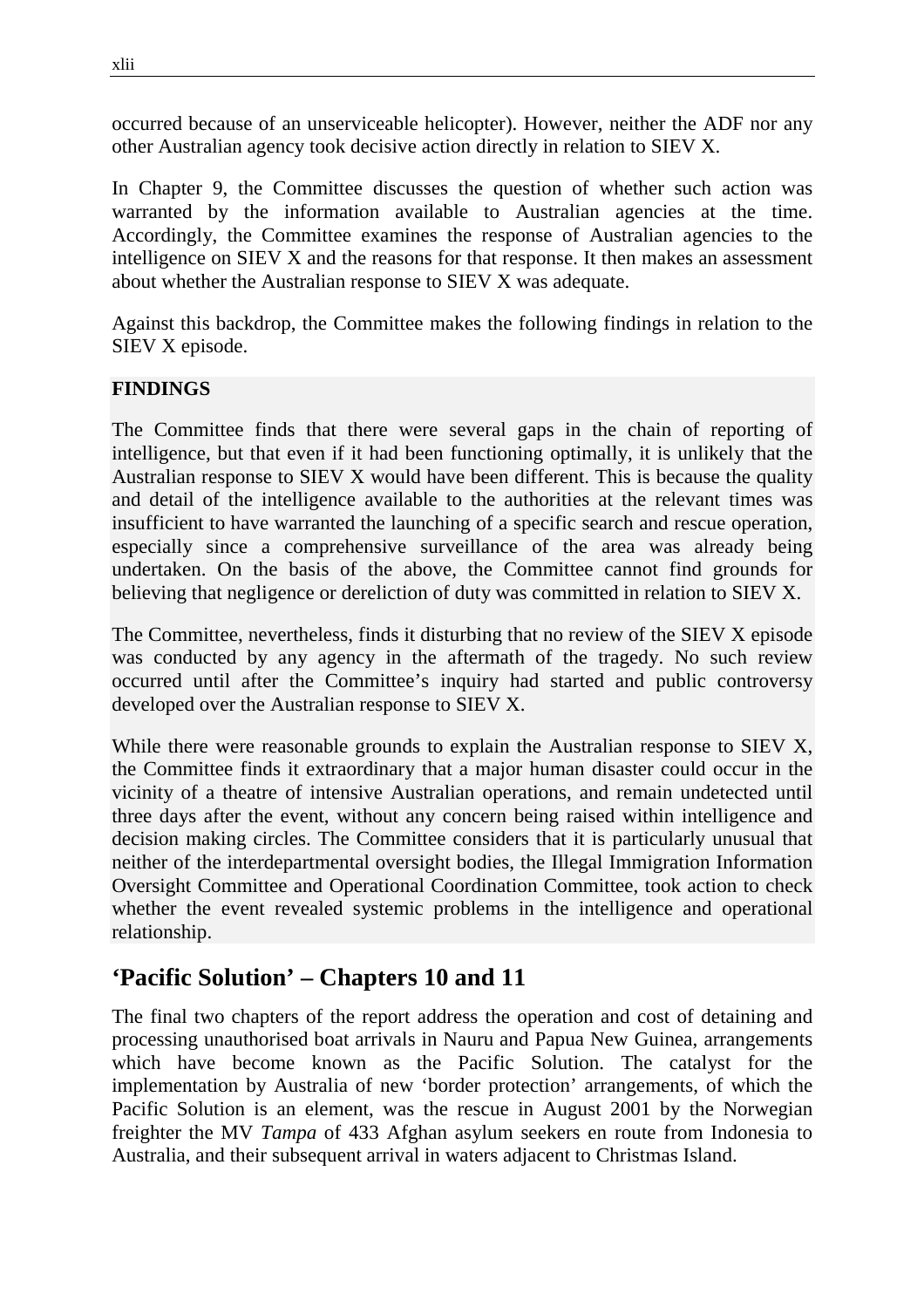The *Tampa* incident was represented as a metaphor for the threat posed by unauthorised boat arrivals to Australia's right to control its borders, notwithstanding Australia's protection obligations as a signatory to the Refugee Convention. The Australian government responded by indicating that those rescued would not be allowed to land in Australia. The impasse that followed led to the development of the Pacific Solution arrangements, appealing to public sentiment in favour of a more stringent approach to unauthorised arrivals in the period leading up to the calling of a Federal election.

The solution to the crisis over where the asylum seekers were to be taken was resolved through the negotiation of agreements with Nauru and New Zealand that all of the people rescued by the *Tampa* would be processed in those countries rather than in Australia or Australian territories. An agreement with Papua New Guinea in relation to the establishment of a processing centre in Manus Province was also latter announced. The arrangements were the outcome of a suite of negotiations in which Australia also approached, with varying degrees of formality, East Timor, Kiribati, Fiji, Palau, Tuvalu, Tonga and France (in relation to French Polynesia).

The agreements reached in relation to the processing in these countries of asylum seekers trying to reach Australia are outlined in Chapter 10. In essence, the offer by New Zealand was a straightforward arrangement under which New Zealand accepted 131 persons, mainly women and children, from the *Tampa*, processed their claims for refugee status, and agreed to accept for resettlement those who were found to be refugees. New Zealand has subsequently resettled a further 194 people from the Nauru and Manus processing centres.

The agreements reached with Nauru and Papua New Guinea are of a very different nature, and mark a substantial shift in Australia's treatment of asylum seekers. Nauru and Papua New Guinea are hosting processing centres paid for and operated by Australia, and Nauru is receiving \$26.5 million in additional aid monies to do so. Moving asylum seekers to a safe third country where refugee status processes are available is not, in the Committee's view, a formal breach of the obligations conferred by the Convention Relating to the Status of Refugees, although it is arguably contrary to its humanitarian spirit.

The agreements reached with Nauru and PNG are on the basis that no asylum seekers will be left behind in those countries. At their peak capacity, 1515 asylum seekers were accommodated at the offshore processing centres. The agreement with Papua New Guinea had a termination date of 21 October 2002. That with Nauru has no specific termination date but can be terminated by either party at any time. Critics of the arrangement have contended that Australia is using its economic power to export its problems to its poorer neighbours, imposing significant pressures on already limited natural resources and undermining regional aid objectives of good governance and sustainable development.

Asylum seekers processed on Nauru and Manus do not have access to the refugee status determination procedures applied on the Australian mainland. Depending on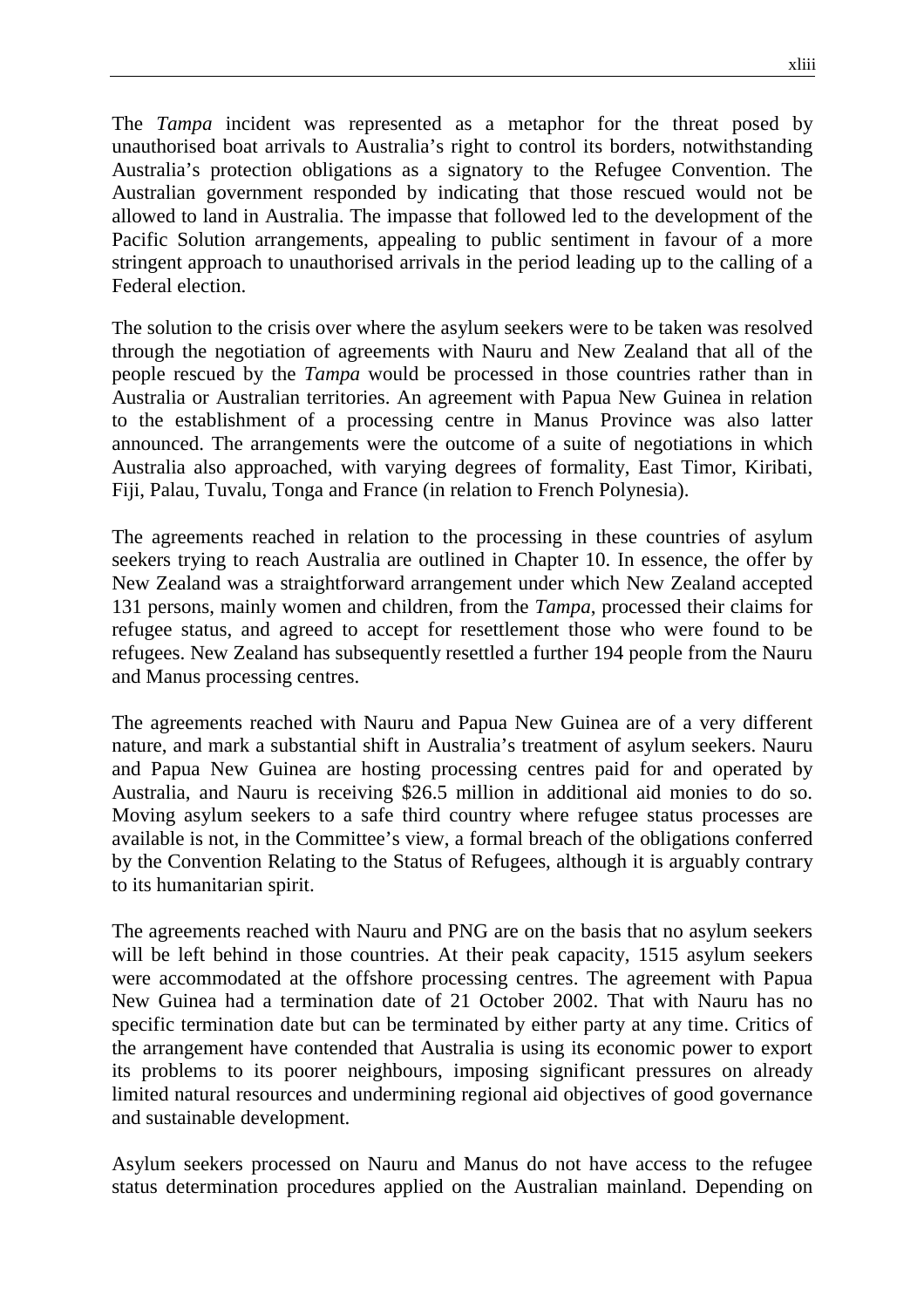where they are held and when they arrived, asylum seekers' claims may be processed by either the United Nations High Commissioner for Refugees (UNHCR), or by Australian immigration officials applying processes stated to be in accordance with those of the UNHCR. The only avenue of appeal against an adverse finding is to a review of the decision by a higher level official. The centres are managed by the International Organisation for Migration under a service agreement with Australia, with Australian Protective Services involved in security arrangements.

There is a lack of independent oversight of the processing arrangements and the treatment of the asylum seekers, and efforts by non-government groups to gain access to the centres have been largely unsuccessful. The Committee was unable to reach a determination of the conditions in the centres, given the paucity of direct evidence, although measures appear to have been implemented to address deficiencies which initially arose from the speed of implementation of the arrangements.

Chapter 11 examines the results so far of refugee status determination processes, and resettlement and return outcomes. As of 16 September 2002, protection claims for 1,495 asylum seekers on Manus and Nauru had received an initial decision. Of this number 520 people were approved as meeting the criteria for refugee status, and 975 had been refused. Initial decisions for Iraqi claimants were successful in 67% of cases, compared to just over 7% for Afghan claimants. The low proportion of Afghan's receiving positive decisions reflects the changed circumstances in that country, with the result that those that earlier may have had valid claims no longer met assessment criteria.

Review decisions so far have bought the total number of people processed under Pacific Solution arrangements and found to be refugees to 701, comprising 524 Iraqis, 133 Afghans, and 44 people of other nationalities. Six hundred and seventy eight people have been found not to be refugees, and 81 still await a review decision.

If asylum seekers are found to meet refugee criteria, they have no presumption of entry to Australia, and international resettlement places are sought for them. Nevertheless, despite efforts to secure resettlement places overseas, the only countries to accept any significant number of refugees from the offshore processing centres to date have been New Zealand and Australia

As of 1 October 2002, 200 people processed on Nauru or Manus had been allowed into Australia, most on three or five year temporary protection visas. The majority were women or children with family in Australia. Those on five year visas, available to people who had not landed on one of the excised offshore places such as Christmas Island or Ashmore Island, will be able to apply for a permanent protection visa at the end of that time if still in need of protection. Those on three year visas will be eligible for subsequent three year temporary protection visas if required, but cannot apply for permanent protection. Five people have been granted temporary humanitarian stay visas, which are not dependent on refugee status and are of a duration determined by the Minister.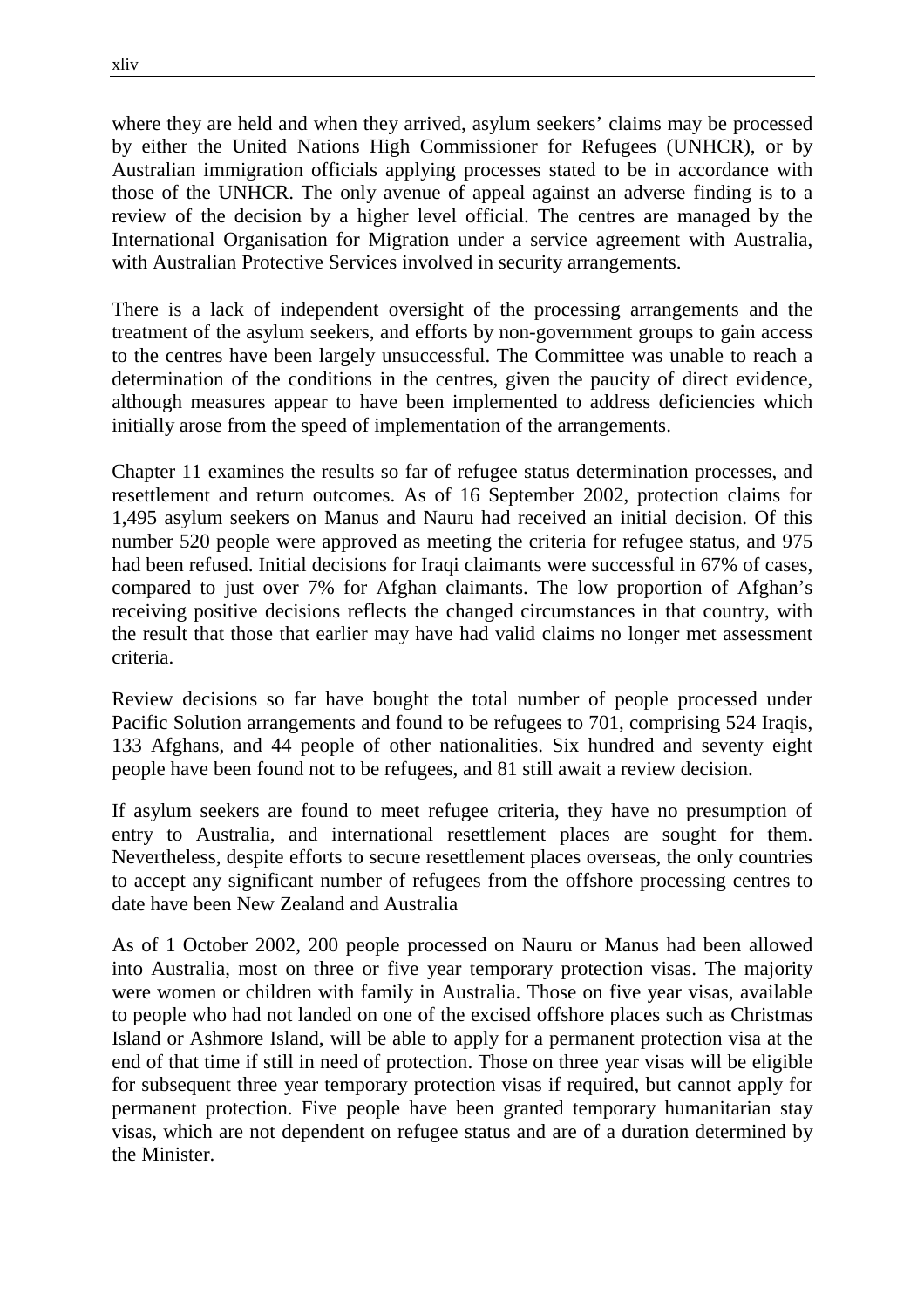Resettlement places so far have fallen well short of the number of people who have been found to be refugees, with no countries other than New Zealand and Australia offering a substantial number of places. The length of time taken in processing claims so far, and the continued accommodation in the processing centres of several hundred people found to be refugees but as yet without a resettlement place, is a matter of concern for the Committee. Outcomes for those not determined to meet refugee criteria are even more uncertain, with a small number having voluntarily returned to their countries of origin, some with the assistance of a reintegration package. The Committee is not convinced that the safe return to their countries of origin of all of those found not to meet refugee convention criteria is necessarily possible within a short timeframe.

Chapter 11 also examines the cost of the Pacific Solution arrangements. Although substantial information is available on the costs associated with the operation of the offshore processing centres in Nauru and PNG, the Committee has not been able to collate an accurate picture of the full cost of the Pacific Solution. This is because comprehensive costings for the Defence Force component were not identifiable.

The establishment and operational costs of the Nauru and Manus facilities lie with the Department of Immigration and Multicultural and Indigenous Affairs (DIMIA). The Department's budget for these activities in 2001-02 was \$114.5 million, although recent advice is that the total cost for that financial year was \$80 million. DIMIA's 2002-03 budget for the offshore reception and processing of asylum seekers in third countries is \$129.3 million. Forward year budgets are \$99.3 million for 2003-04, \$100.5 million for 2004-05, and \$101.7 million for 2005-06.

DIMIA has also identified considerable savings associated with on-shore processing centres as their functions are replaced by processing in third countries and in Australia's external territories. These savings, however, cannot be considered solely in the context of the Pacific Solution, as operational costs for processing in Australia's external territories, as well the \$195 million capital cost of the new purpose built Christmas Island facility, are also pertinent.

In addition to the cost of establishing and operating the third country processing centres, and the \$26.5 million inducement to Nauru, other costs of the Pacific Solution policy include over \$2.5 million for the activities of the Department of Foreign Affairs and Trade in Nauru in 2001/02 and 2002/03.

In regard to the effectiveness of the Pacific Solution policy, the Committee notes that the arrangements have been effective in preventing on-shore processing of unauthorised boat arrivals. The arrangements ensure that those amongst the arrivals who are found not to be refugees do not have access to lengthy appeal processes, and those who are successful in their claims have no presumed right to resettlement within Australia.

The number of boats carrying asylum seekers attempting to reach Australia has also declined dramatically, although the effect of the offshore processing arrangements and the new legislative regime in halting the flow of illegal boat arrivals is difficult to